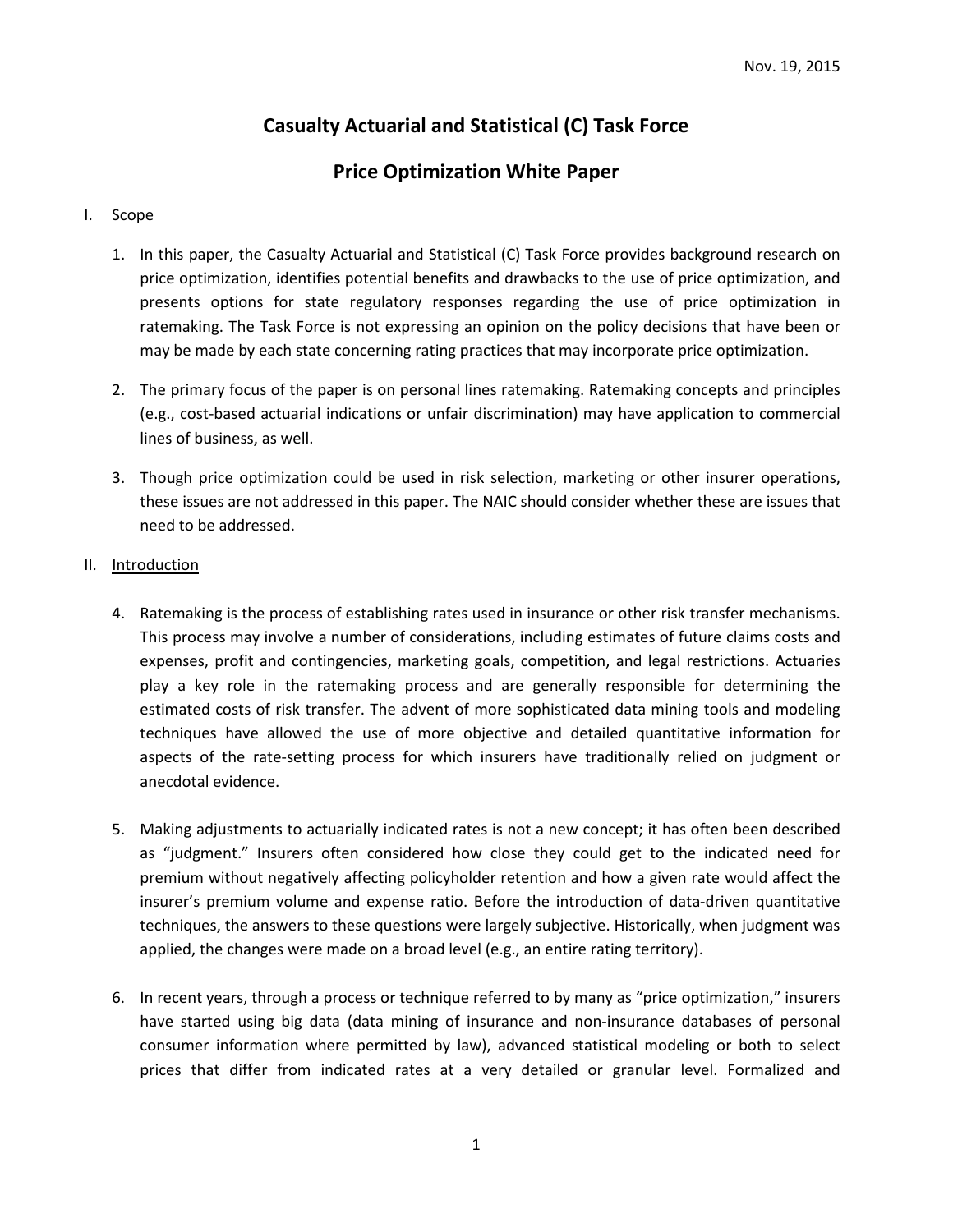mechanized adjustments can be made to indicated rates for many risk classifications and, ultimately, perhaps even for individual insureds.

- 7. According to the Casualty Actuarial Society (CAS), until recently, companies had limited ability to quantitatively reflect individual consumer demand in pricing.<sup>[1](#page-1-0)</sup> By measuring and using price elasticity of demand, an insurer can "optimize" prices to charge the greatest price without causing the consumer to switch to another insurer. It is this use of elasticity of demand that has led to criticisms that price optimization penalizes customers.
- 8. Critics object to insurers' use of price optimization when it results in unfairly discriminatory rates. Price optimization may use external, non-insurance databases to gather personal consumer information or detailed information about competitors' pricing to model consumer demand and predict the response of consumers to price changes. Some critics argue that price optimization has been developed to increase insurers' profits by raising premiums on individuals who are less likely to shop around for a better price, and many of these people are low-income consumers. The Consumer Federation of America (CFA) asserts that price optimization introduces a systematic component to rate setting unrelated to expected losses or expenses. The CFA has called price optimization unfairly discriminatory, claiming that it can result in drivers with the same risk profile being charged different rates. $2$
- 9. Regulators accept some deviations from indicated rates and rating factors. However, they are concerned that the use of sophisticated methods of price optimization could deviate from traditional ratemaking, extending beyond acceptable levels of adjustment to cost-based rates and resulting in prices that vary unfairly by policyholder. Regulators in each state determine the acceptable level of adjustment allowable based on state law and regulatory judgment.
- 10. In late 2013, the NAIC's Auto Insurance (C/D) Study Group began to study the use of price optimization in auto insurance. Because the topic of price optimization goes beyond auto insurance and requires a great deal of actuarial or statistical expertise, the Study Group asked the Task Force to perform any additional research necessary on the use of price optimization, including studying regulatory implications, and respond to the Study Group with a report or white paper documenting the relevant issues.

## III. Background: State Rating Law, Actuarial Principles and Definitions

11. The basis for all rate regulation is established by the state law—both statutory and case law. State authority is derived from the inclusion in almost all states' laws that personal lines insurance "rates

 <sup>1.</sup> Casualty Actuarial Society Committee on Ratemaking Price Optimization Working Party

<span id="page-1-1"></span><span id="page-1-0"></span><sup>2.</sup> Consumer Federation of America, March 31, 2014. "Insurance Commissioners Should Bar Industry Practice of Raising Rates on Customers Based on Shopping Habits," accessed at [http://consumerfed.org/press\\_release/insurance-commissioners-should-bar-industry](http://consumerfed.org/press_release/insurance-commissioners-should-bar-industry-practice-of-raising-rates-on-customers-based-on-shopping-habits/)[practice-of-raising-rates-on-customers-based-on-shopping-habits/.](http://consumerfed.org/press_release/insurance-commissioners-should-bar-industry-practice-of-raising-rates-on-customers-based-on-shopping-habits/)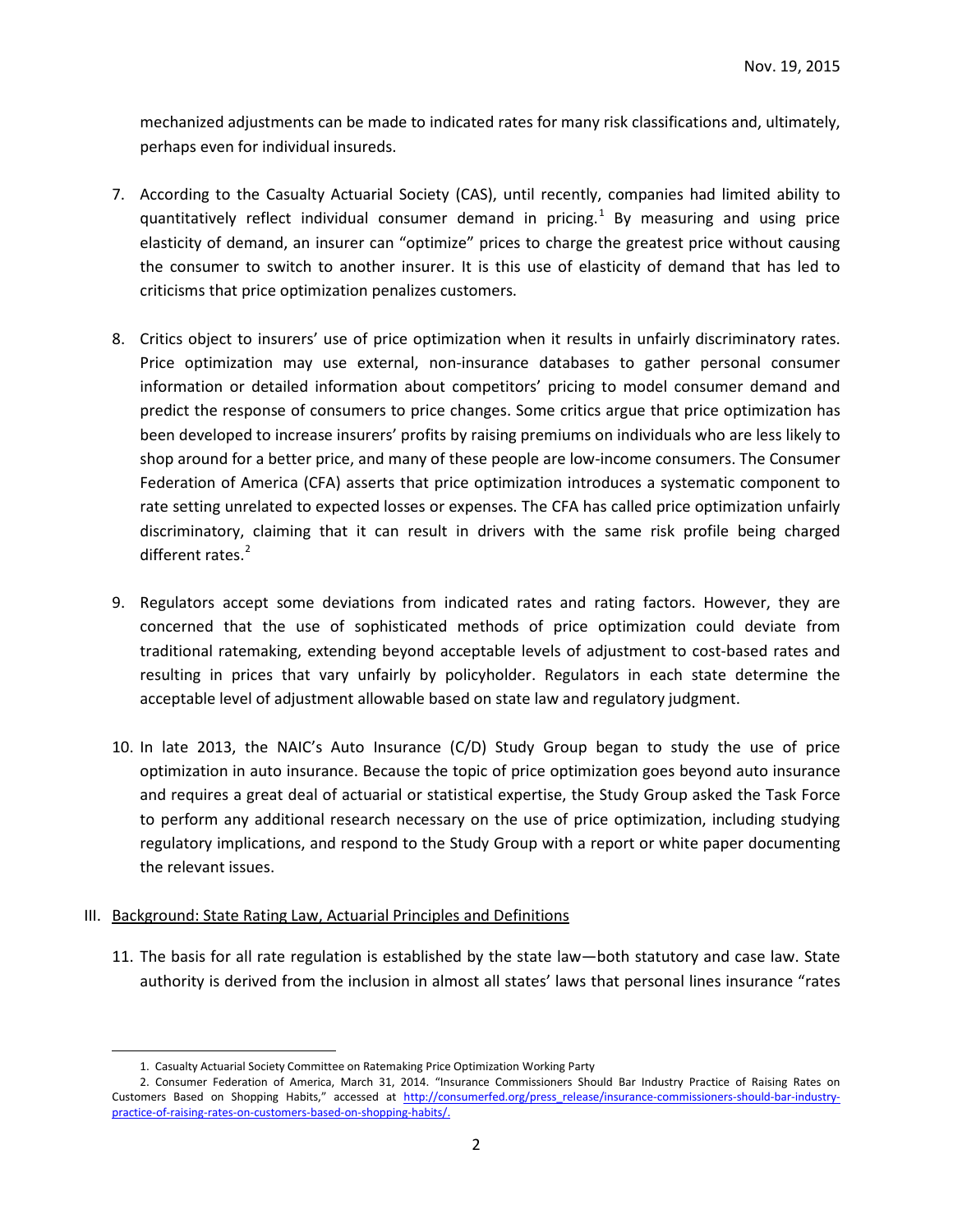shall not be inadequate, excessive or unfairly discriminatory."<sup>[3](#page-2-0)</sup> The NAIC has three model law guidelines related to rate regulation: 1) Property and Casualty Model Rating Law (File and Use Version) (#1775);<sup>[4](#page-2-1)</sup> 2) Property and Casualty Model Rate and Policy Form Law Guideline (#1776);<sup>[5](#page-2-2)</sup> and 3) Property and Casualty Model Rating Law (Prior Approval Version) (#1780).<sup>[6](#page-2-3)</sup>

12. In Model #1775 and Model #1776, the description of "unfairly discriminatory rates" is as follows:

"Section 5. Rate Standards

Rates shall be made in accordance with the following provisions:

A. Rates shall not be excessive, inadequate, or unfairly discriminatory.

- …
- (3) Unfairly Discriminatory Rates. Unfair discrimination exists if, after allowing for practical limitations, price differentials fail to reflect equitably the differences in expected losses and expenses. ..."<sup>[7](#page-2-4)</sup>

In Model #17[8](#page-2-5)0,<sup>8</sup> a description of "unfairly discriminatory rates" is suggested to be adopted in regulation but does not provide wording for the description.

- 13. The actuarial profession utilizes ratemaking principles. The following are the four principles in the CAS "Statement of Principles Regarding Property and Casualty Insurance Ratemaking":
	- a. Principle 1: A rate is an estimate of the expected value of future costs.
	- b. Principle 2: A rate provides for all costs associated with the transfer of risk.
	- c. Principle 3: A rate provides for the costs associated with an individual risk transfer.
	- d. Principle 4: A rate is reasonable and not excessive, inadequate or unfairly discriminatory if it is an actuarially sound estimate of the expected value of all future costs associated with an individual risk transfer. [9](#page-2-6)
- 14. The following terms are used in this paper:

<span id="page-2-2"></span><span id="page-2-1"></span><span id="page-2-0"></span> <sup>3.</sup> Illinois law only contains that requirement for workers' compensation and medical professional liability. Kentucky statute § 304.13-031 includes the requirement only when the market is not competitive.

<sup>4.</sup> NAIC model law Guideline 1775; NAIC Model Regulation Service – January 2010.

<sup>5.</sup> NAIC model law Guideline 1776; NAIC Model Regulation Service – October 2010.

<sup>6.</sup> NAIC model law Guideline 1780; NAIC Model Regulation Service – October 2010.

<sup>7.</sup> NAIC Guideline 1775: Property and Casualty Model Rating Law (File and Use Version), Model Regulation Service—January 2010

NAIC Guideline 1776: Property and Casualty Model Rate and Policy Form Law Guideline, Model Regulation Service—October 2010.

<span id="page-2-5"></span><span id="page-2-4"></span><span id="page-2-3"></span><sup>8.</sup> NAIC model law guideline "Property and Casualty Model Rating Law (Prior Approval Version) Guideline 1780, Model Regulation Service—October 2010.

<span id="page-2-6"></span><sup>9.</sup> Casualty Actuarial Society, 1988. *Statement of Principles Regarding Property and Casualty Insurance Ratemaking*, accessed at *[www.casact.org/professionalism/standards/princip/sppcrate.pdf](http://www.casact.org/professionalism/standards/princip/sppcrate.pdf)*.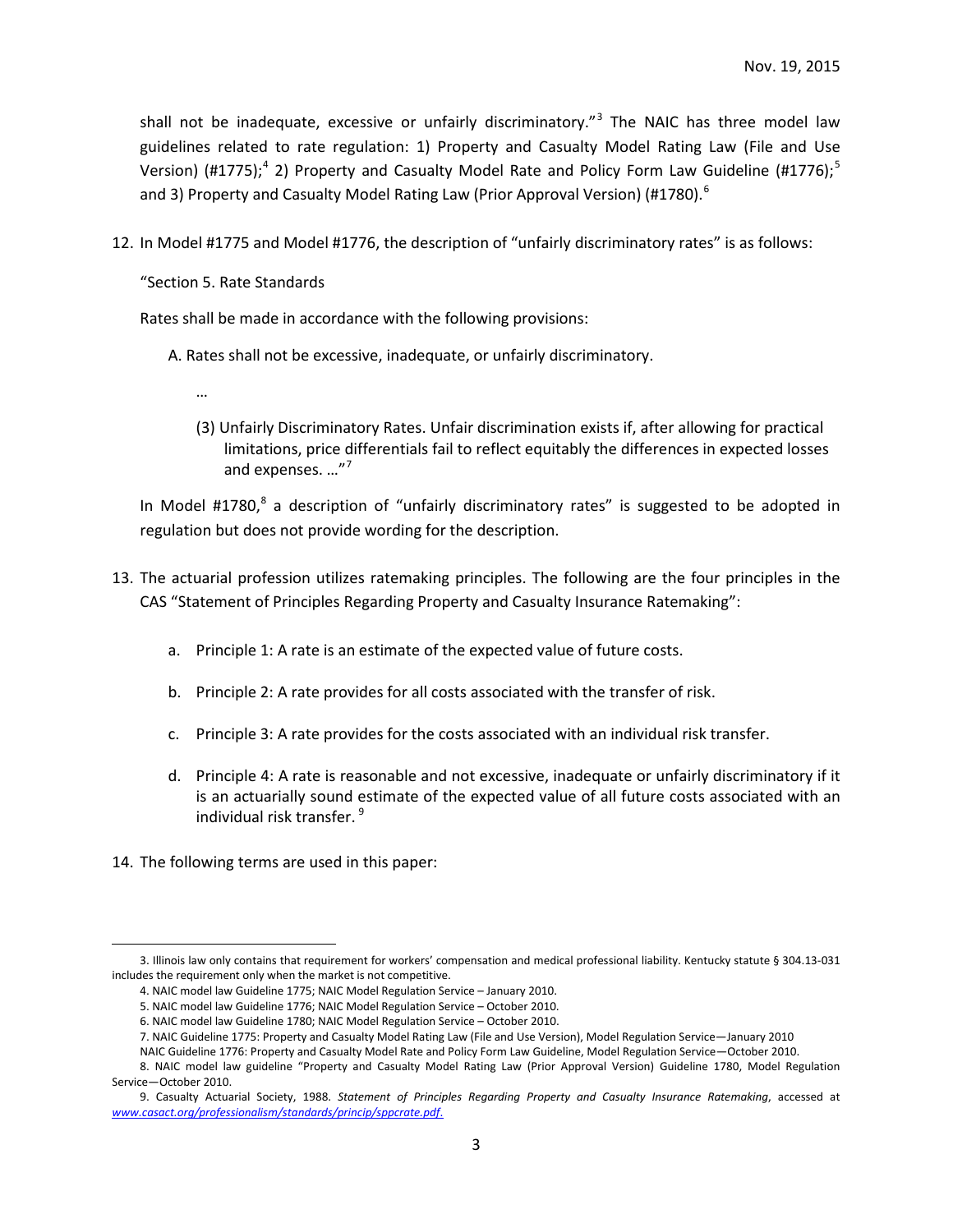- a. In this paper, "price optimization" refers to the process of maximizing or minimizing a business metric using sophisticated tools and models to quantify business considerations. Examples of business metrics include marketing goals, profitability and policyholder retention.
- b. "Actuarial judgment" is used in many of the actuarial methodologies in the rate-setting process (e.g., selection of loss development factors, trends, etc.). Actuarial Standard of Practice (ASOP) No. 1, *Introductory Actuarial Standard of Practice,* states that "the ASOPs frequently call upon actuaries to apply both training and experience to their professional assignments, recognizing that reasonable differences may arise when actuaries project the effect of uncertain events."<sup>[10](#page-3-0)</sup> According to the CAS, "[i]nformed actuarial judgments can be used effectively in ratemaking."<sup>[11](#page-3-1)</sup> Actuarial judgments are made throughout the ratemaking (as well as risk classification) process, including assumptions on the inputs and assessing the accuracy of the results. Price optimization is a tool and does not replace actuarial judgment in ratemaking; actuarial judgment remains a separate and distinct exercise that is fully consistent with and permitted by sound actuarial standards.
- c. "Ratemaking" is "the process of establishing rates used in insurance or other risk transfer mechanisms. This process involves a number of considerations, including marketing goals, competition and legal restrictions, to the extent they affect the estimation of future costs associated with the transfer of risk." $^{12}$  $^{12}$  $^{12}$  Basic elements that go into the risk transfer estimate include claim and claim handling expense, underwriting expenses, policy acquisition and a reasonable profit.
- d. A "cost-based" rate is an estimate of all future costs associated with an individual risk transfer and is developed from and consistent with the expected claims, claim handling expense, underwriting expenses, policy acquisition expense, a reasonable profit, investment income and other risk transfer costs.
- e. The "actuarial indication" is also referred to as a "cost-based indication" and is an actuarially sound estimate of the cost to transfer covered risk from a policyholder to the insurer. These estimates are based on the data at hand, the analytical techniques used and actuarial judgment about the underlying cost drivers. There can be a variety of reasons why the actuarial indication could have limitations, such as low volume of data/credibility or a problem with data quality or biases in the analytical technique(s) used. Additionally, there could be changes that are not fully reflected in the data, such as internal company changes or changes in the external environment. The actuarial indication excludes adjustments that are not in accordance with actuarial principles.
- f. "Price elasticity of demand" (commonly known as just "price elasticity") measures the rate of response of quantity demanded due to a price change. Price elasticity "is used to see how sensitive the demand for a good is to a price change. The higher the price elasticity, the more sensitive consumers are to price changes. A very high price elasticity suggests that when the price of a good goes up, consumers will buy a great deal less of it, and when the

<span id="page-3-2"></span><span id="page-3-1"></span><span id="page-3-0"></span> <sup>10.</sup> Actuarial Standards Board, 2013. Actuarial Standard of Practice No. 1, *Introductory Actuarial Standard of Practice*. 11 Casualty Actuarial Society, 1988. *Statement of Principles Regarding Property and Casualty Insurance Ratemaking*, accessed at *[www.casact.org/professionalism/standards/princip/sppcrate.pdf](http://www.casact.org/professionalism/standards/princip/sppcrate.pdf)*.

<sup>12.</sup> Casualty Actuarial Society, 1988. *Statement of Principles Regarding Property and Casualty Insurance Ratemaking*.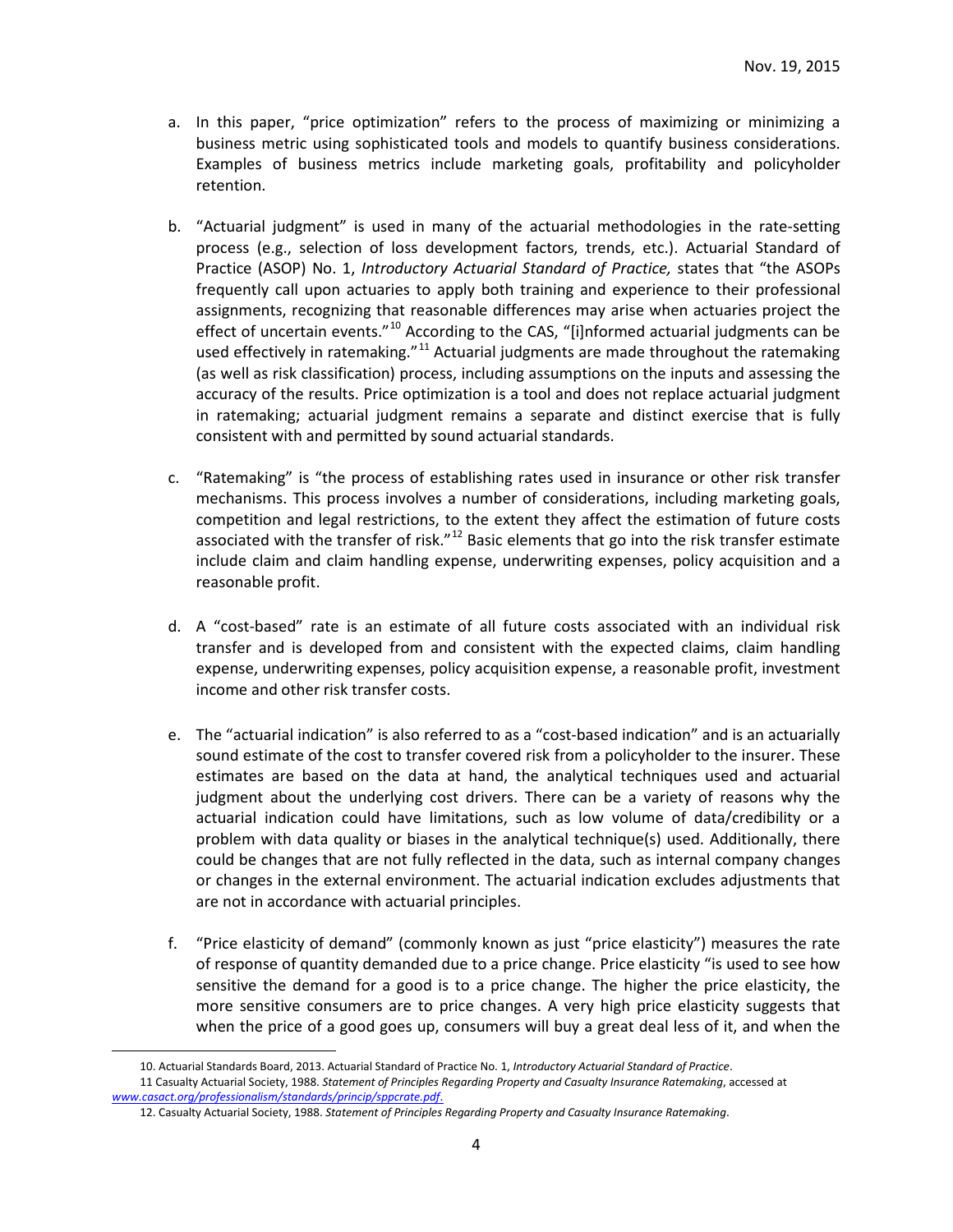price of that good goes down, consumers will buy a great deal more. A very low price elasticity implies just the opposite—that changes in price have little influence on demand."<sup>[13](#page-4-0)</sup>

- g. A "rating plan" in the context of this paper is a structure of elements used to determine the premium to be charged a specific risk. The elements include a set of rules, risk classifications and sub-classifications, factors, discounts, surcharges, and fees applied to a base rate that determines the price to be charged a consumer to transfer risk to the insurer. Generally, a rating plan is embodied in a document called a rating manual.<sup>[14](#page-4-1)</sup>
- h. "Rating variables" (or "rating classes") are those explicitly stated in the insurer's rating plan and necessary to calculate the premium to be charged. Items such as loss development, trend or price elasticity would not be considered a rating variable unless these items are part of a filed rating plan. A rating variable includes consideration of tier placement within a company (but not across companies; underwriting determines the acceptability of a risk to a company) and insurance scores of all types.
- i. A "rating factor" is the numerical value assigned to a rating variable for premium calculation purposes.
- j. A "rating cell" is the result of any combination of rating variables in the rating plan.
- k. The "rate" is defined as an estimate of all future costs associated with an individual risk transfer. A base value used as the starting point for the calculation of a premium and other rating factors that adjust the base value are considered to be rates.
- l. A "risk profile" is the set of characteristics set forth in the insurer's rating plan required to calculate the premium to be charged for the purpose of transferring the individual's risk to the insurer. Two individuals with the same risk profile have the same risk, loss and expense expectations.
- m. The "price" or "premium" charged a consumer incorporates management decisions after taking into account other considerations such as underwriting, marketing, competition, law and claims, in addition to the actuarial estimate of the rate. The price (or premium) charged is calculated by taking the individual's risk profile and applying the final rates and rules contained in the insurer's rating plan according to the policyholder's relevant characteristics.
- n. The purpose of "capping" or "transition" rules is to provide stability to the insurer's book of business when large premium changes are possible. A premium or rate "capping" rule is a widely used practice where the change in premium from the current premium to the renewing premium (increase or decrease) is reduced. Capping impacts the premium change at renewal on a policy-by-policy basis and is usually in effect for a short period of time (e.g., the full approved premium will be charged after no more than three renewal cycles). Capping usually occurs when large policy premium changes (increases or decreases) are

<span id="page-4-0"></span> <sup>13.</sup> Moffatt, M. Economics expert, Economics.about.com.

<span id="page-4-1"></span><sup>14.</sup> Paraphrased from the Casualty Actuarial Society's Foundations of Casualty Actuarial Science.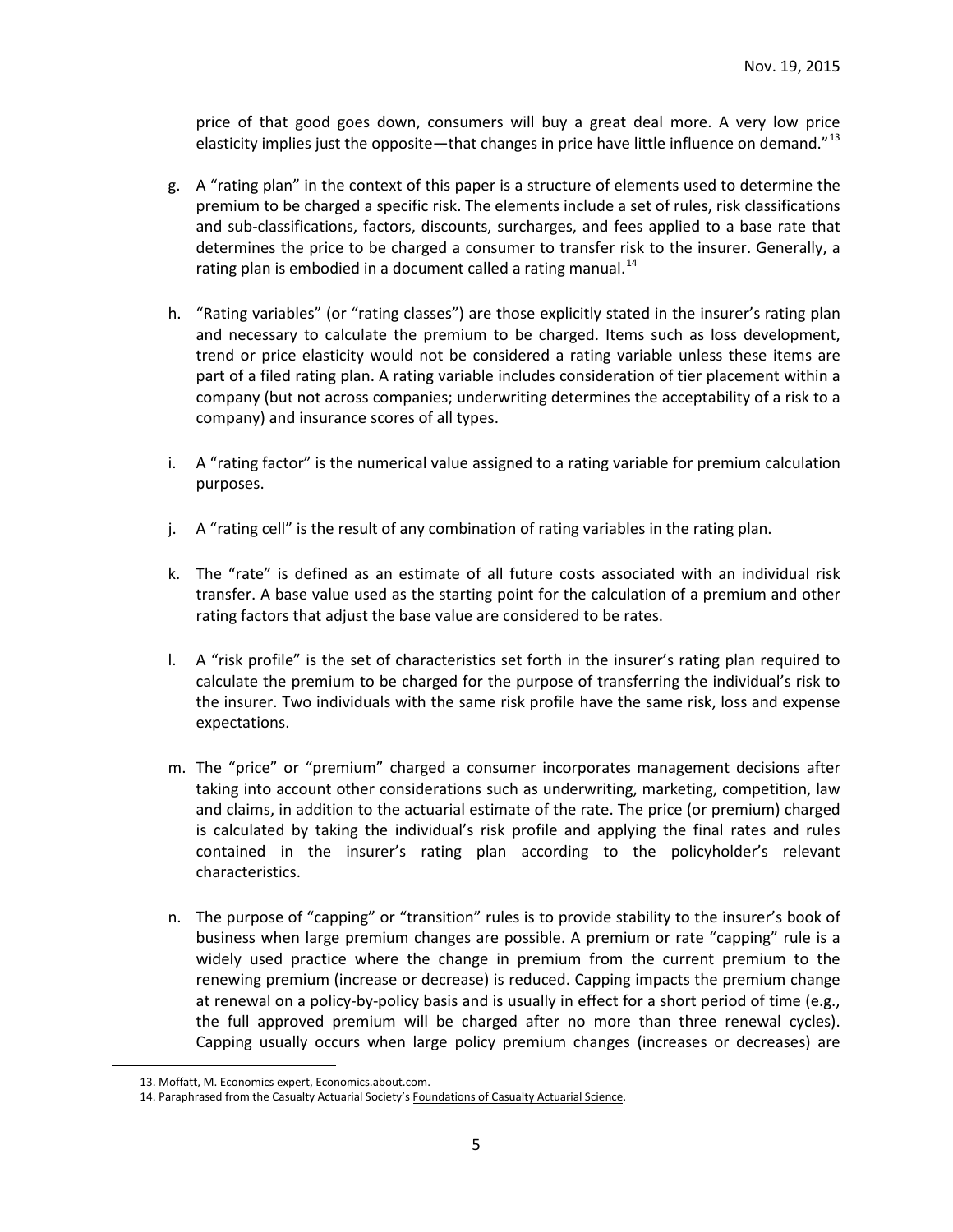caused by significant changes to the insurer's base rates or its rating factors. Transition rules are effectively the same as capping rules, which can occur when overhauling a company's rating plan or when merging books of business from different rating plans.

#### IV. Price Optimization Background

- 15. There is no single or widely accepted definition of price optimization. In economics, optimization is "(f)inding an alternative with the most cost-effective or highest achievable performance under the given constraints, by maximizing desired factors and minimizing undesired ones."[15](#page-5-0)
- 16. Definitions or descriptions of price optimization as used in insurance, offered by various stakeholders, include the following:
	- a. The CAS defines price optimization as "the supplementation of traditional actuarial loss cost models to include quantitative customer demand models for use in determining customer prices. The end result is a set of proposed adjustments to the cost models by customer segment for actuarial risk classes."[16](#page-5-1)
	- b. The American Academy of Actuaries' (Academy) Price Optimization Task Force defines price optimization as "a sophisticated technique based on predictive modeling results and business objectives and constraints that are intended to assist insurance companies in setting prices. It is an additional component of the pricing process in which the business manager goes from cost-based rates to final prices by integrating expected costs with expected consumer demand behavior, subject to target business objective(s). The target business objective(s) may be to improve profit, increase volume, increase or maintain retention, or some combination thereof. These targeted business objectives represent the insurer's pricing strategy. Price optimization is a technique used to achieve that pricing strategy. $17$
	- c. Towers Watson defines price optimization as "a systematic process for suggesting adjustments to theoretical cost-based prices that better achieve business objectives, subject to known constraints."<sup>[18](#page-5-3)</sup>
	- d. Earnix defines price optimization as a "systematic and statistical technique to help an insurer determine a rating plan that better fits the competitive environment, within actuarial and regulatory standards." Earnix adds that price optimization helps inform an insurer's judgment when setting rates by producing suggested competitive adjustments that balance and help the insurer achieve certain business goals, including loss ratios,

 <sup>15.</sup> *www.businessdictionary.com/definition/optimization.html*.

<sup>16.</sup> Casualty Actuarial Society Committee on Ratemaking Price Optimization Working Party, 2014. "Price Optimization Overview."

<sup>17.</sup> American Academy of Actuaries, April 15, 2015, letter.

<sup>18.</sup> Towers Watson, Nov. 3, 2014. Letter to Joseph G. Murphy, accessed at

<span id="page-5-3"></span><span id="page-5-2"></span><span id="page-5-1"></span><span id="page-5-0"></span>*[www.naic.org/documents/committees\\_c\\_d\\_auto\\_insurance\\_study\\_group\\_related\\_141103\\_towers\\_watson.pdf](http://www.naic.org/documents/committees_c_d_auto_insurance_study_group_related_141103_towers_watson.pdf)*.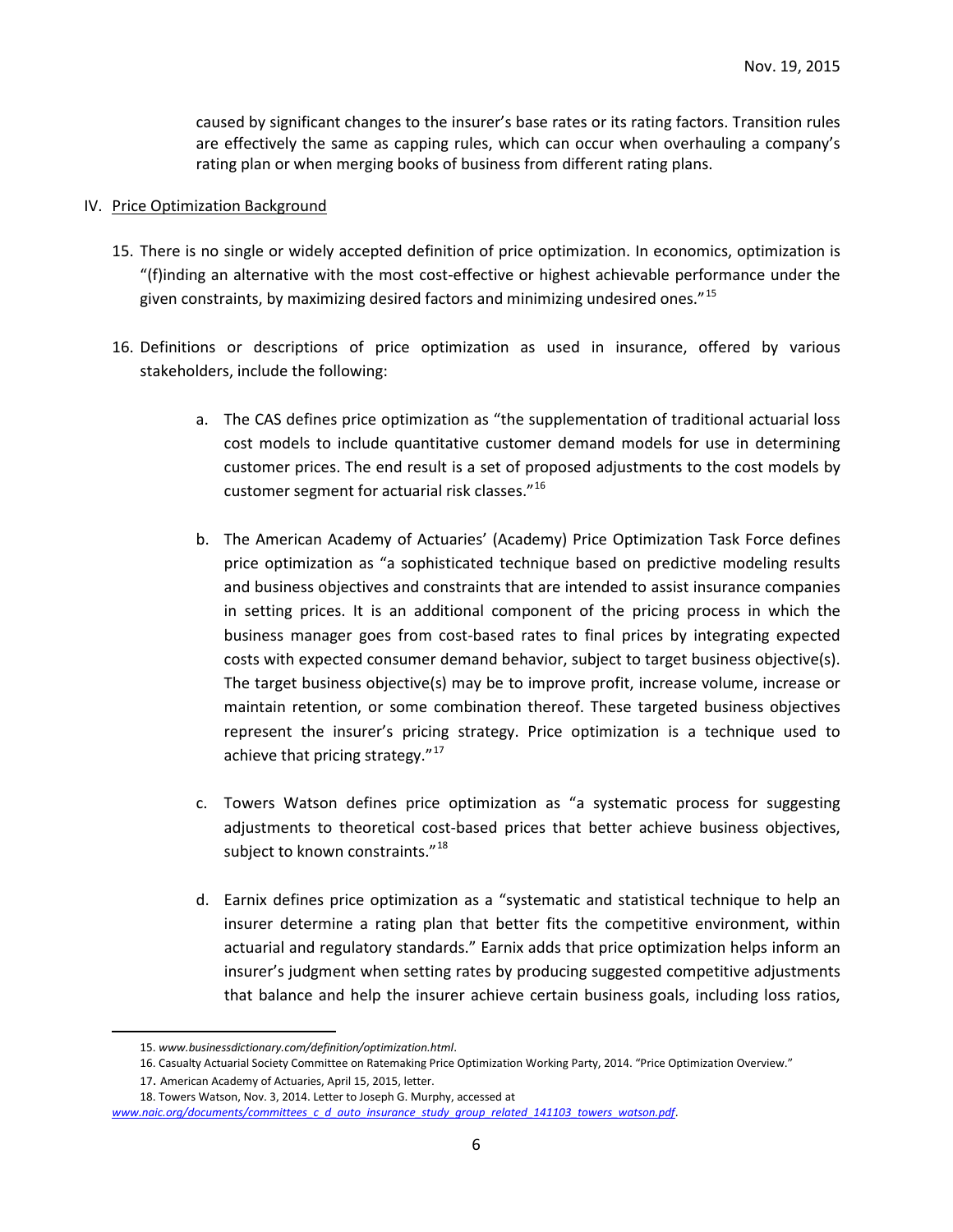customer retention and new business.<sup>[19](#page-6-0)</sup> Earnix describes price optimization as an application of prescriptive analytics as opposed to predictive analytics. Prescriptive analytics use predictive models and business goals as inputs to recommend decisions to achieve the optimal results.

- e. The Ohio Department of Insurance (DOI) describes price optimization as varying premiums based upon factors that are unrelated to risk of loss in order to charge each insured the highest price that the market will bear.<sup>[20](#page-6-1)</sup>
- f. The Consumer Federation of America (CFA) describes price optimization as a practice where premiums are set based on the maximum amount a consumer is willing to pay, rather than the traditionally accepted methods of calculating premiums based on projected costs, such as claims, overhead and profit.<sup>[21](#page-6-2)</sup>
- 17. Many regulators have noted that price optimization is a complex process based on predictive modeling intended to assist insurance companies in setting prices. It is an additional component of the pricing process in which the insurer transitions from actuarial indicated rates to the selected rates charged individual risks.
- 18. According to Earnix,<sup>[22](#page-6-3)</sup> price optimization uses a variety of applied mathematical techniques (linear, nonlinear and integer programming) in the ratemaking process to analyze more granular data.
- 19. There are several different types of price optimization, and price optimization can be performed at different levels of aggregation. According to Towers Watson, $^{23}$  $^{23}$  $^{23}$  there are three main types of optimization used in ratemaking:
	- a. Ratebook Optimization using mathematical algorithms informed by cost and demand models to adjust factors in an existing structure.
	- b. Individual Price Optimization a non-parametric rate engine that builds a price based on the cost and demand for the product.
	- c. Hybrid Optimization create a new rate factor based on the demand model that overlays the cost-based rate algorithm.<sup>[24](#page-6-5)</sup>

 <sup>19.</sup> Earnix. "Introduction to Price Optimization," accessed at

<span id="page-6-1"></span><span id="page-6-0"></span>*www.naic.org/documents/committees\_c\_catf\_related\_price\_optimization\_docs\_reffered\_in\_memo\_to\_castf.pdf*. 20. Ohio DOI, Bulletin 2015-01.

<sup>21.</sup> Consumer Federation of America, 2013. Letter to state insurance commissioners.

<span id="page-6-3"></span><span id="page-6-2"></span><sup>22.</sup> Earnix Ltd. provides integrated pricing and customer analytics software that allows financial services companies to predict customer risk and demand and its impact on business performance. Its software platform allows insurance companies to harness customer data and optimize business performance across auto, home, commercial and other product lines; *www.bloomberg.com/research/stocks/private/snapshot.asp?privcapId=1745902*.

<span id="page-6-5"></span><span id="page-6-4"></span><sup>23.</sup> Towers Watson & Company manages employee benefit programs; develops attraction, retention and reward strategies; advises pension plan sponsors on investment strategies; provides strategic and financial advice to insurance and financial services companies; and offers actuarial consulting; *www.bloomberg.com/profiles/companies/TW:US-towers-watson-&-co*.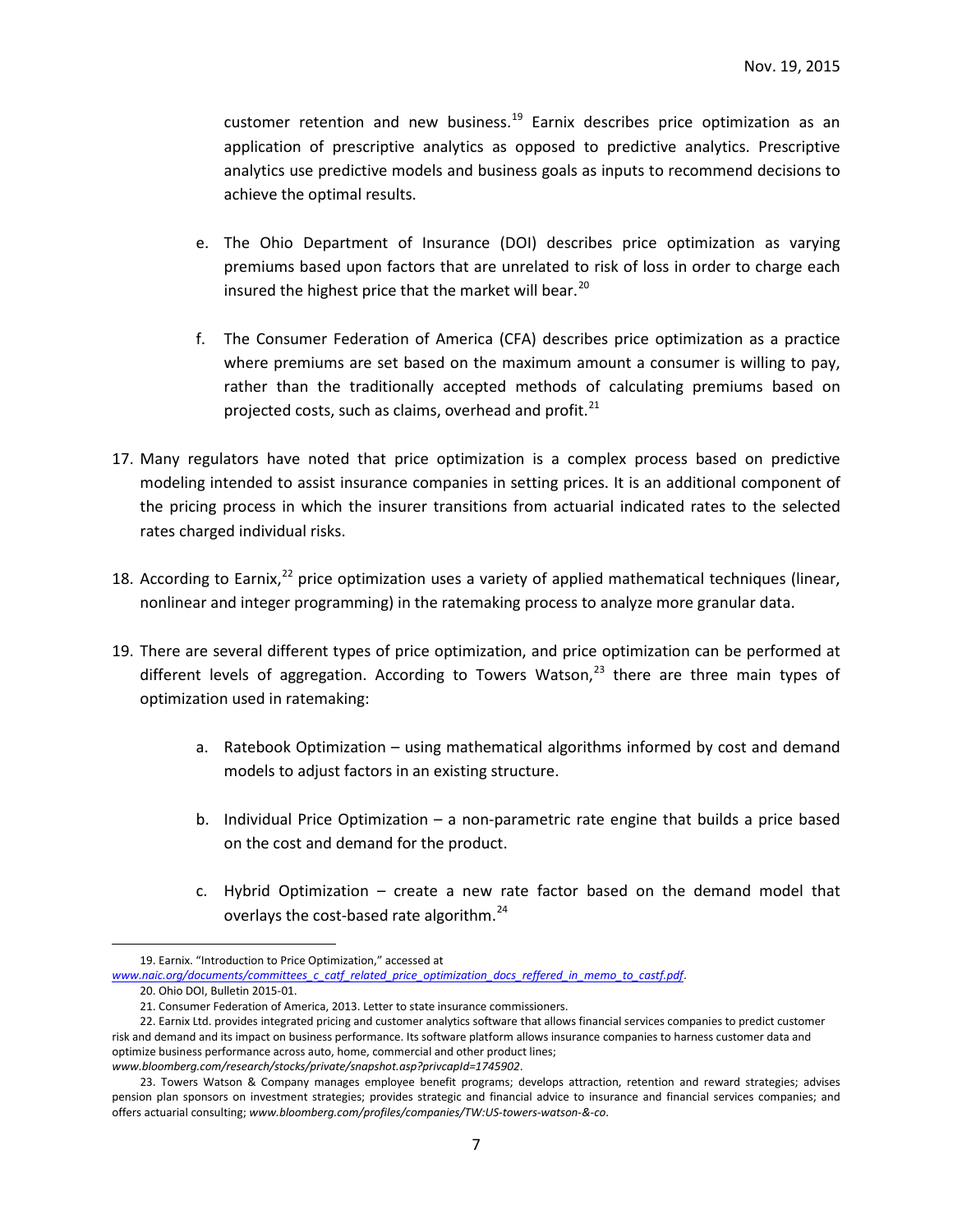- 20. With ratebook optimization, the model proposes alternative selections of rating factors in the existing rating plan to achieve an insurer's business goals. These models generally determine selections at the classification level to optimize the insurer's program. According to the CAS, insurers engaging in the ratebook form of price optimization will not charge different premiums to consumers with the same risk profile. The CAS says there is no mechanism in the insurers' rating plans to charge different premiums to consumers with the same risk profile.
- 21. With individual price optimization, prices are determined at the individual policy level based on cost and demand. This type of price optimization is believed to be more common with retail or personal service companies in the U.S. and in insurance pricing in other countries.
- 22. With hybrid optimization, an additional factor is added to an insurer's existing rating plan to incorporate other aspects from a demand model such as expected retention, profitability, rate of transition from the current premium towards the proposed premium, premium volume or expense. The new rating factor would be designed to modify the existing rating plan to achieve an insurer's business goals; the rating factor may or may not be correlated with expected costs.
- 23. Some distinguish between "constrained" versus "unconstrained" optimization. Generally, constrained optimization refers to an insurer setting maximum and minimum limits on the model's output. For example, in price optimization, a price could be constrained by the current price and the fully loss-based indicated price. Unconstrained optimization has no such limits.
- 24. Vendors such as Towers Watson and Earnix have developed commercially available software for carriers that perform price optimization. The use of the software can vary from insurer to insurer, as each insurer may specify its own objectives and constraints. According to Towers Watson, its software provides: 1) an environment for a carrier to integrate its own models (e.g., loss cost models, expense assumptions and policyholder demand models) on customer data; and 2) mathematical algorithms that search the universe of rating structure parameters (i.e., relativities) to identify the set(s) that most closely meet the carrier's corporate objectives, subject to its constraints. Thus, each optimization exercise is unique to the insurer and relies on the insurer's data, assumptions, input models, targets and constraints. Some insurers develop their own price optimization software.
- 25. In the traditional rate-setting process, actuaries determine expected losses, expenses and profit loading; adjustments may be made to reflect business considerations such as marketing/sales, underwriting and competitive conditions. Depending on the situation, regulators may permit insurers to reflect judgment and the competitive environment in rates (e.g., to reflect differences expected in future costs that might differ from past costs or to avoid adverse selection and the resulting associated costs to the company and consumers). However, the insurer must ensure that

 <sup>24.</sup> Guven, S., 2015. FCAS, MAAA, Towers Watson & Company. Presentation, Casualty Actuarial Society's RPM Seminar.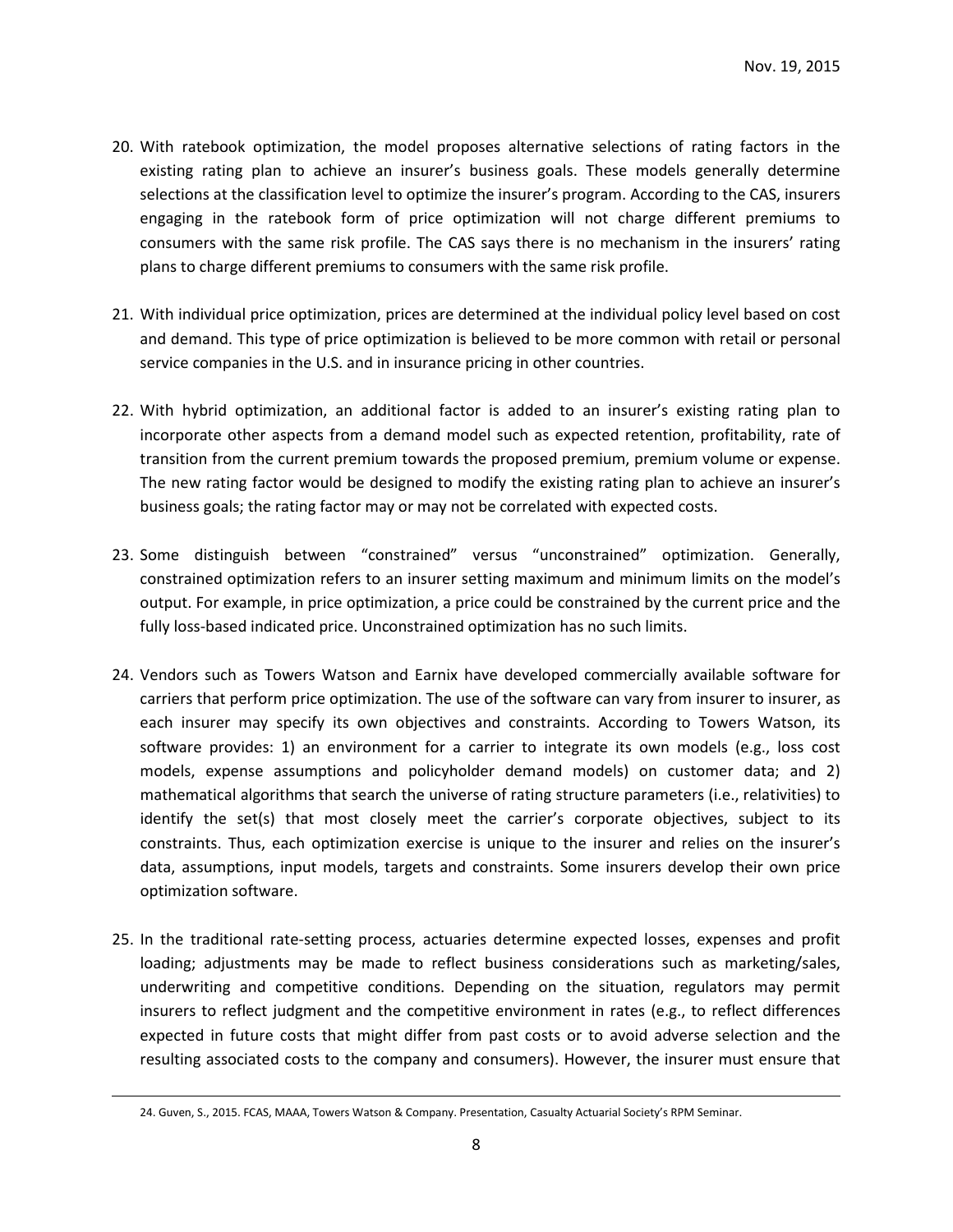|                                                                                                | <b>Traditional Approach</b>                                                        | Price Optimization Approach                                                                                      |
|------------------------------------------------------------------------------------------------|------------------------------------------------------------------------------------|------------------------------------------------------------------------------------------------------------------|
| Rating Plan Development:                                                                       | Base rate (loss cost) x<br>adjustment factor                                       | Base rate (loss cost) x<br>adjustment factor                                                                     |
| Adjustment factors (for auto<br>insurance) are based on                                        | Age, gender, territory, make<br>and model year, and many<br>other rating variables | Age, gender, territory, make<br>and model year, and many<br>other rating variables                               |
| Adjustment to rates based<br>on market, regulatory and<br>other considerations<br>are based on | <b>Qualitative assessment</b>                                                      | Qualitative and quantitative<br>assessments informed by<br>analysis of risk-related and<br>non-risk-related data |
| Basis for adjustments to rates<br>is                                                           | Insurer judgment                                                                   | Automatic, systematic analysis<br>(modeling)                                                                     |

filed rates are not excessive, inadequate or unfairly discriminatory. This table provides a high-level comparison of these approaches:

- 26. Price optimization based on quantitative modeling has been characterized by the CFA as a new technique and a departure from traditional cost-based ratemaking. The CFA says it uses additional, and sometimes more complex, models that incorporate non-risk-related factors to quantify the effects of rate changes with the objective to improve profitability, attract new business and retain existing business, or other measures (business metrics).
- 27. Traditional cost-based ratemaking often includes judgment to select rate factors to achieve insurer objectives. The key difference between traditional judgment and price optimized modeling techniques is that with price optimized modeling: 1) market demand and customer behavior are quantified instead of being subjectively determined; and 2) the effect of the deviation from the costbased rate on business metrics is mathematically measured. Both approaches can make adjustments to the indicated cost-based rating factors, but with price optimization, these adjustments are made to rating factors with more clearly quantified insurer goals, and in lieu of or in addition to adjustments to rating factors, price optimization could be used to adjust the rate or premium for an individual policy.
- 28. According to Towers Watson, price optimization incorporates models that generate a much larger number of rate scenarios to run through the price assessment environment and helps to better identify which scenarios best achieve business objectives.
- 29. Towers Watson notes that "elasticity of demand is a key ingredient" in the price optimization process. Towers Watson also notes that the input models in its optimization software include policyholder demand models, which "do not describe which customers shop more or less but rather how likely a customer is to renew a policy or accept an insurer's quote." Policyholder demand models, according to Towers Watson, are generally fit to recent, customer-level, historical data that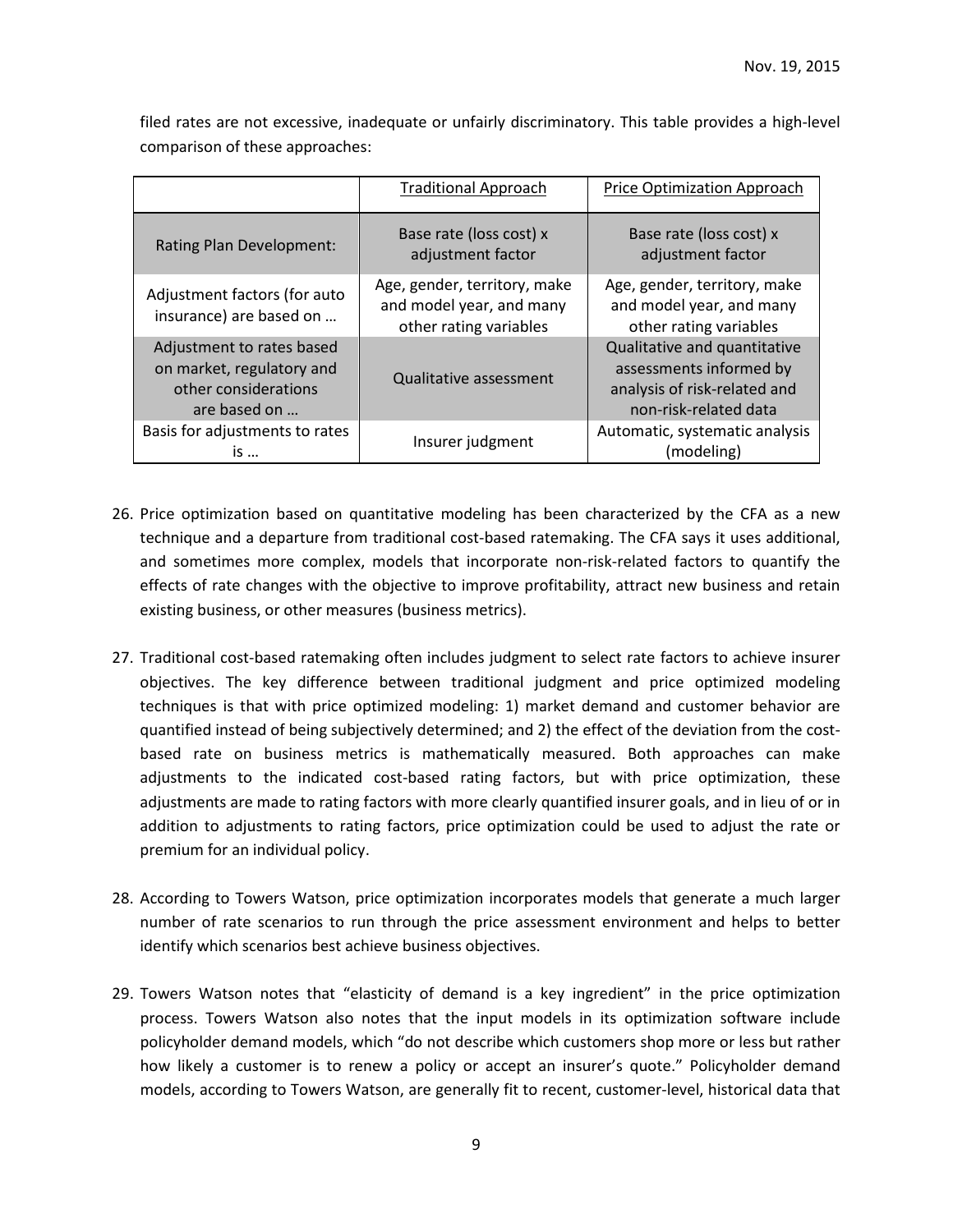contains information about the customer, as well as what purchase decision the customer made (e.g., did the customer renew – yes/no, did she or he accept this quote – yes/no).  $^{25}$  $^{25}$  $^{25}$ 

30. Price optimization has been used for years in other industries, including retail and travel. However, the use of model-driven price optimization in the U.S. insurance industry is relatively new. A 2013 Earnix survey<sup>[26](#page-9-1)</sup> of 73 major insurers found that 55% consider customer price elasticity. Of large insurance companies (with gross written premiums over \$1 billion), 45% currently use some form of price optimization, with an additional 29% of all companies reporting they plan to do so in the future. State regulators report receipt of few rate filings specifically identifying the use of price optimization. This may be because price optimization is not clearly disclosed to regulators when a filing is made or because price optimization is used in a manner that is not directly part of a filed rating plan.

#### V. Identify Potential Benefits and Drawbacks of Price Optimization

- 31. Price optimization affects the selected rates, rating factors or premium rather than the cost-based indications. Historically, selections are often based, in part, on judgment. Therefore, regulators are challenged with reviewing an insurer's selected rates or rating factors without, in certain cases, knowing how price optimization influenced the insurer's selections. General guidelines some regulators may use to review rates include the relationship between the current, indicated and selected rates or factors, how far the selected rates or factors vary from the indications, or the relationship between factors for a rating plan variable. Distilling the voluminous information connected with price optimization makes determining the extent and effect of a program much more difficult for regulators. In addition, regulators must rely upon insurers to present accurate and complete information on indicated rates and the adjustments to arrive at selected rates. Regulators do not currently have the data necessary for an independent evaluation of most of the insurer modeling and calculations.
- 32. One aspect of working with generalized linear models (GLMs) and rating plans is that they can produce large changes in the risk estimate of individual policies between versions (or when introduced in a rating plan), often as the compounding of many small changes across all the rating variables. As such, companies need ways to provide rate stability when implementing a new rating plan or changes to an existing rating plan. One of the goals within constrained optimization can be to limit policyholder disruption. According to the CAS, $^{27}$  $^{27}$  $^{27}$  price optimization may improve rate stability and lower an insurer's long-term cost for providing coverage and limit policyholder disruption. This may be viewed as indirectly favorable for consumers who do not want to shop for insurance on a regular basis.

<span id="page-9-0"></span> <sup>25.</sup> Marin, A. and T. Bayley, 2010. "Price Optimization for New Business Profit and Growth," accessed at *www.towerswatson.com/en/Insights/Newsletters/Global/Emphasis/2010/iEmphasisi-20101.*

<span id="page-9-2"></span><span id="page-9-1"></span><sup>26</sup> Auto Insurance Pricing Practices in North America – Benchmark Survey, *http://earnix.com/auto-insurance-pricing-practices-in-northamerica-3/3403/*.

<sup>27.</sup> Casualty Actuarial Society, 2014. Letter to the Casualty Actuarial and Statistical Task Force.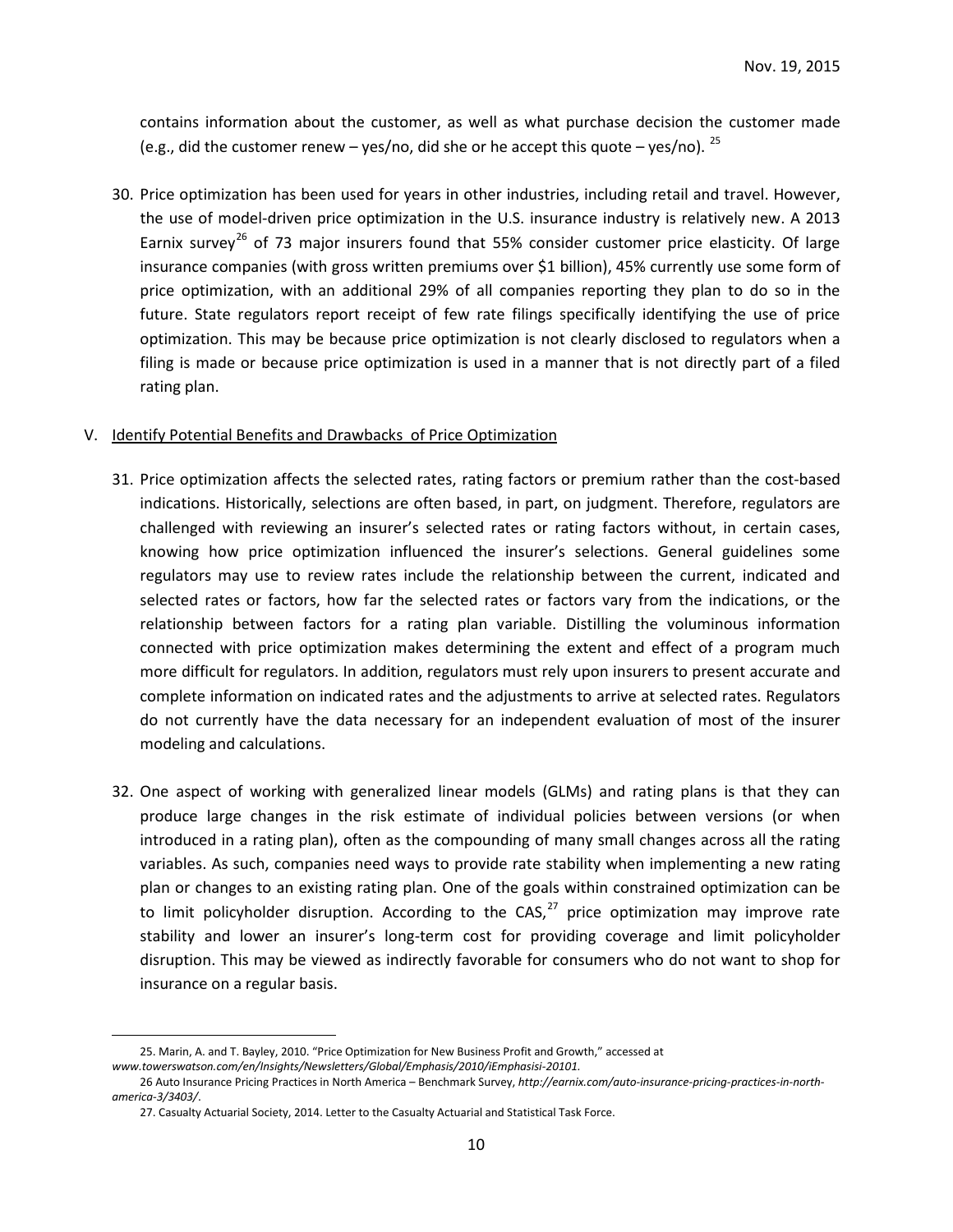- 33. Consumer advocates assert that deviation from cost-based ratemaking through price optimization will disfavor those consumers with fewer market options, less market power and less propensity to shop around—in particular, low-income and minority consumers.<sup>[28](#page-10-0)</sup> Based on an Insurance Information Institute (III) poll, however, lower-income customers (under \$35,000 annual income) are more likely to shop for insurance than more affluent individuals (above \$100,000 annual income), who might shop less.<sup>[29](#page-10-1)</sup> However, Robert P. Hartwig, president of the III, states that the "assertion that low-income consumers are particularly vulnerable because they do not shop is … entirely unsubstantiated." A poll conducted by the III "found that 68% of people with annual income under \$35,000 compared prices when most recently buying auto insurance, a higher percentage than any other income group. [61%] of respondents with income above \$100,000 said they had shopped around."<sup>[30](#page-10-2)</sup> The CFA notes that only 18% of drivers shop for auto insurance every year, and 58% rarely or never shop according to a Deloitte survey.<sup>[31](#page-10-3)</sup> A recent study by the Insurance Research Council (IRC) reports 26% of households with incomes of \$100,000 or more reported shopping for auto insurance within the 12 months prior to the survey; 25% of households with incomes between \$60,000 and \$99,999 reported shopping; 25% of households with incomes between \$35,000 and \$59,999 reported shopping; 23% of households with incomes between \$20,000 and \$34,999 reported shopping; and 21% of households with incomes less than \$20,000 reported shopping. The IRC study notes that "among racial/ethnic groups, Hispanic respondents were least likely to have shopped (22%), while black respondents were most likely to have shopped (33%) for auto insurance."<sup>[32](#page-10-4)</sup>
- 34. According to the CFA, there is no evidence that price optimization improves rate stability, lowers long-term costs or limits policyholder disruption. Price optimization is not needed to select rates less than indicated rates, as evidenced by decades of rate filings. It is unclear how an insurer's long-term cost for providing coverage is improved by price optimization when price optimization is a non-costbased adjustment to cost-based rate indications. Cost-based regulatory standards do not permit unfair discrimination in the name of "avoiding policyholder disruption." It is important to present consumers with the true cost of insurance and the role of markets to allow consumers to address policyholder disruption by shopping around.<sup>[33](#page-10-5)</sup>
- 35. Mr. Hartwig claims the price optimization process does not (unfairly) discriminate and does not abandon the core principle of risk-based pricing. He said it simply provides "more precision in the

<span id="page-10-0"></span> <sup>28.</sup> Comments of the Consumer Federation of America; Center for Economic Justice; Americans for Insurance Reform; United Policyholders; Center for Insurance Research; and Peter Kochenburger, NAIC Consumer Representative; on the March 24, 2015, Draft Casualty Actuarial and Statistical ( C) Task Force Price Optimization White Paper, April 20, 2015.

<span id="page-10-1"></span><sup>29.</sup> Scism, L., 2015. "N.Y. Regulator Studying How Car, Other Insurance Rates Are Set," *Wall Street Journal*, accessed at *www.wsj.com/articles/n-y-regulator-studying-how-car-other-insurance-rates-are-set-1426793439?tesla=y*.

<span id="page-10-3"></span><span id="page-10-2"></span><sup>30.</sup> Scism, L., Feb. 20, 2015. "Loyalty to Your Car Insurer May Cost You," accessed at *[http://blogs.wsj.com/moneybeat/2015/02/20/loyalty](http://blogs.wsj.com/moneybeat/2015/02/20/loyalty-to-your-car-insurer-may-cost-you/)[to-your-car-insurer-may-cost-you/.](http://blogs.wsj.com/moneybeat/2015/02/20/loyalty-to-your-car-insurer-may-cost-you/)*

<sup>31.</sup> "The Voice of the Personal Lines Consumer" a survey by Deloitte released in 2012.

<sup>32.</sup> Insurance Research Council, "Shopping for Auto Insurance and the Use of Internet-Based Technology," June 2015.

<span id="page-10-5"></span><span id="page-10-4"></span><sup>33.</sup> Comments on the Casualty Actuarial and Statistical (C) Task Force's Draft Price Optimization White Paper, *Consumer Federation of America and Center for Economic Justice*, not dated but received by the Task Force and posted as discussion material for the Task Force's July 21, 2015, conference call.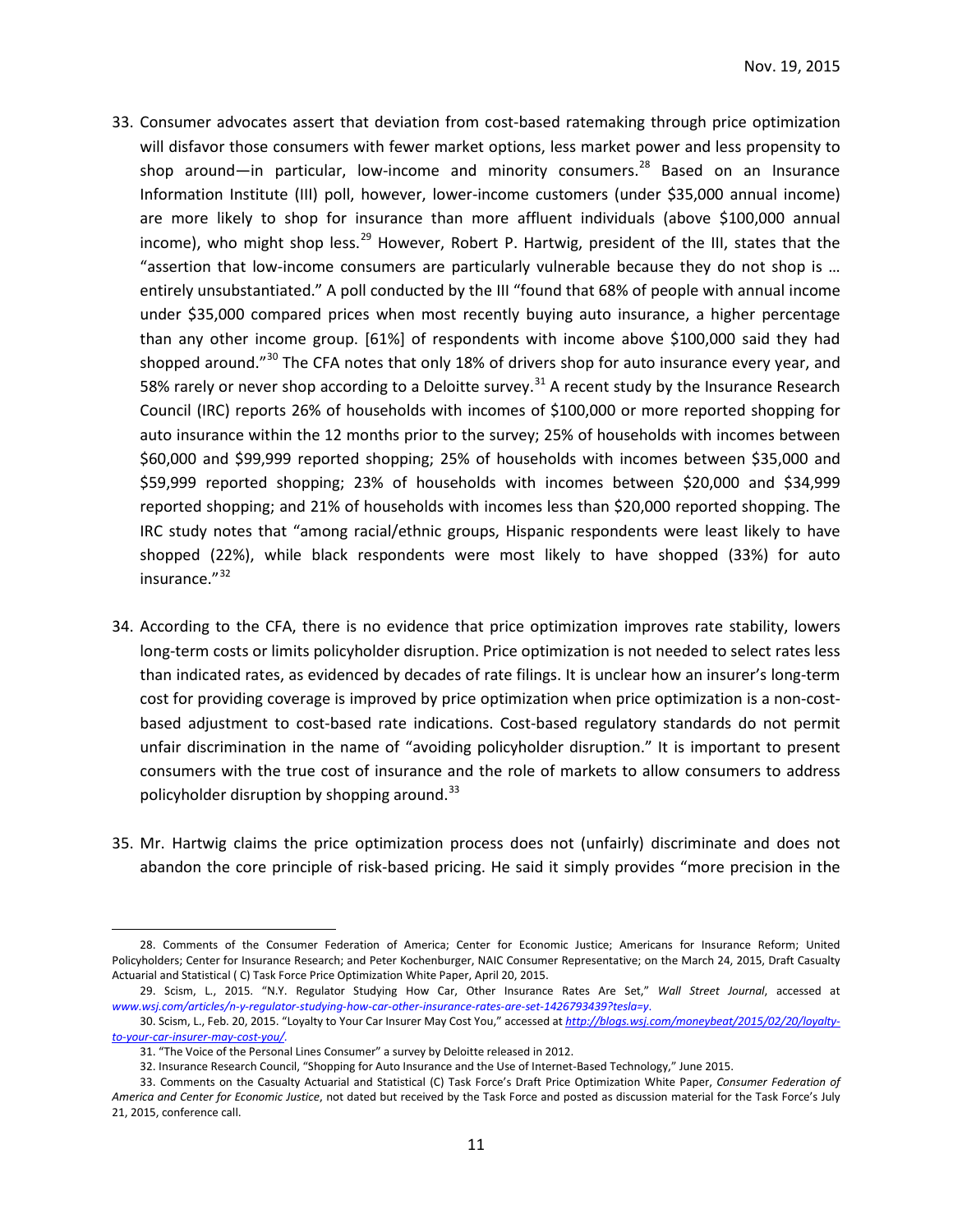process associated with pricing, and it allows insurers in an analytical way to deal with what-if scenarios."<sup>[34](#page-11-0)</sup>

- 36. State insurance regulators are concerned with the shift from "loss-based ratemaking principles to principles that encompass subjective market driven ratemaking"<sup>[35](#page-11-1)</sup> and question how price optimization "would not conflict with state rating laws that require rates not to be excessive, inadequate and unfairly discriminatory."<sup>[36](#page-11-2)</sup>
- 37. Insurers argue price optimization is a technological improvement over current practices, and criticisms are aimed at individual price optimization—not the ratebook form of price optimization used in setting rates.
- 38. Some insurers contend that price optimization is allowed under the current Actuarial Standards of Practice.
- VI. Regulatory Responses to Price Optimized Rating Schemes
	- 39. State law requires that rates not be excessive, inadequate or unfairly discriminatory. Regulators should consider whether these requirements can be met when price optimized rating schemes are used. Even if the requirements can be met, some constraints on the optimization might be needed.
	- 40. Regulators have a number of potential responses regarding price optimization. Numerous states defined price optimization and issued bulletins prohibiting the defined practice. New York issued letters to insurers to further study price optimization. References to and some descriptions of bulletins are provided in the attached Appendix A.
	- 41. Some state regulators believe that existing state laws are sufficient to deal with price optimization and that no bulletin or other public statement is necessary. Many states have not received a filing that stated price optimization was incorporated into the rating process. Many states are looking more closely at the issue or are waiting for the issue to be more thoroughly discussed and reported upon by the NAIC.
	- 42. Regulators have broad authority to ensure rating practices are consistent with state rating laws. The Task Force identified the following options for regulatory responses to price optimized rating schemes:
		- a. Determine which price optimization practices, if any, are allowed in a particular state.

<span id="page-11-0"></span> <sup>34.</sup> Weisbaum, H., 2014. "Data Mining Is Now Used to Set Insurance Rates; Critics Cry Foul," accessed at *www.cnbc.com/id/101586404*. 35. Piazza, Richard, Casualty Actuarial and Statistical (C) Task Force letter to Gary R. Josephson, CAS President, regarding the CAS

<span id="page-11-2"></span><span id="page-11-1"></span><sup>&</sup>quot;Discussion Draft of Statement of Principles Regarding Property and Casualty Insurance Ratemaking," May 22, 2013. 36. Ibid.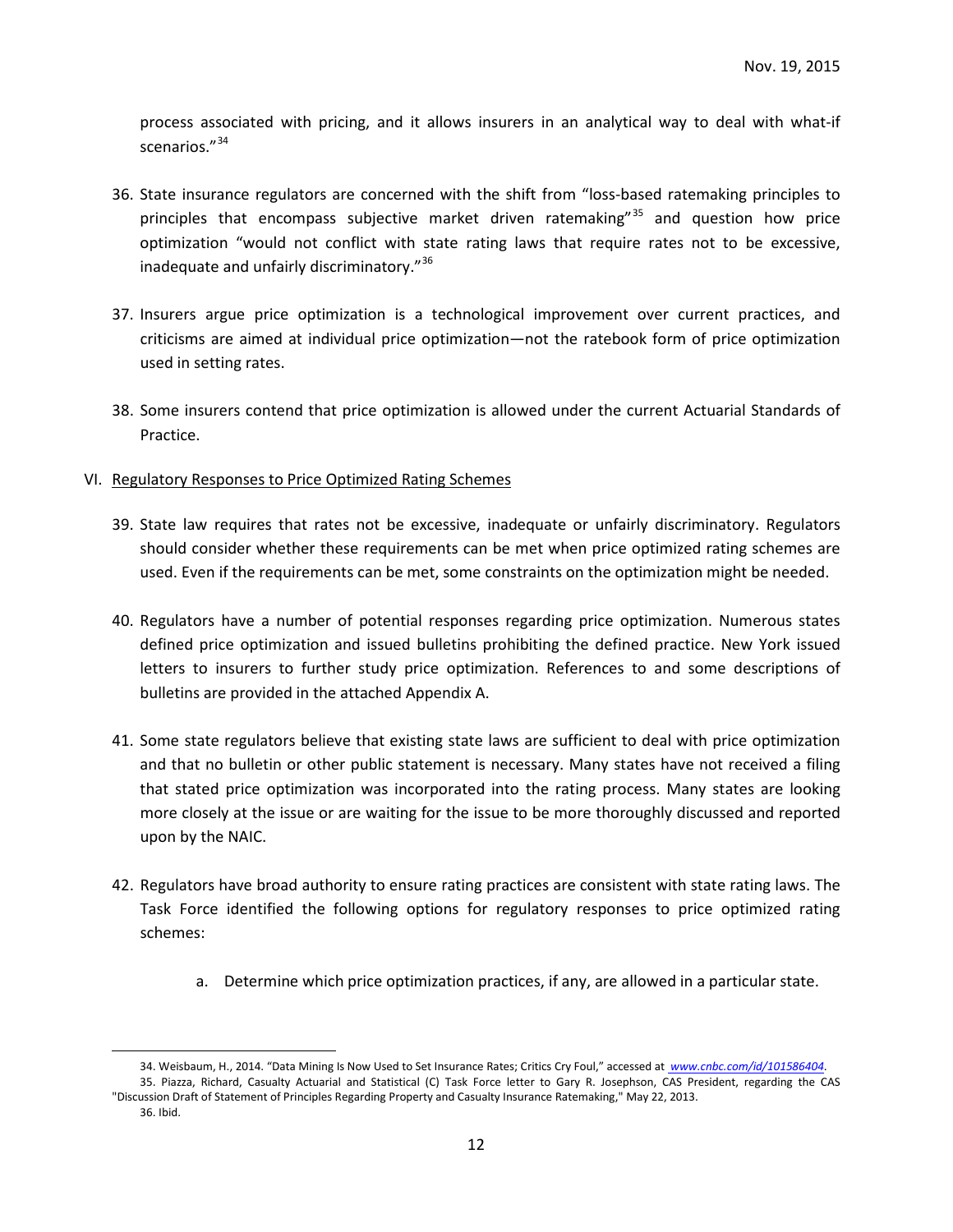- b. Define any constraints on the price optimization process and outcomes.
	- i. A constraint might limit the pricing adjustment to be between the current rate and the actuarial indicated rate and always move in the direction of the actuarial indicated rate.
	- ii. A constraint might require selected rating factors to be between the current and actuarial indicated factors, within a confidence interval around the current/indicated factors, or directionally consistent with the current factors.
	- iii. A constraint might limit the variables that can be used in defining a risk class, such as a categorical or numerical measure of retention.
	- iv. A constraint might be that price optimization can only be applied to specific class sizes, not class sizes so small that price optimization could be applied at the individual insured level or to small groups of insureds.
	- v. A constraint could be that price optimization adjustment to rating factors must produce rates that maintain cost-based differences.
- c. Develop regulatory guidance on the meaning of statutory rate requirements so that rates are not excessive, inadequate or unfairly discriminatory.
	- i. Provide clear examples of what is unacceptable.
	- ii. Identify principles under which the legal requirements for rates are met.
- d. Enhance filing requirements using a specific definition of "actuarial indication" of needed rates and rating factors.
	- i. Consider whether the actuarial indication is a point estimate or any selected value within a confidence interval around the point estimate.
	- ii. Consider whether to require actuarial certification that the indications presented in the rate filing are based solely on cost considerations and are not otherwise adjusted.
	- iii. Consider requiring disclosure of any adjustments to rates that are not based on expected cost.
	- iv. Consider not allowing any non-cost-based adjustments to selected rates or rating factors.
- e. Require specific explanation or reasoning to support any proposed or selected rate that deviates from the actuarially indicated rate.
- f. Change filing requirements to require the following transparency, with consideration of state law regarding confidentiality:
	- i. Disclosure of whether price optimization, including any customer demand considerations, is used.
	- ii. Disclosure of differences in proposed prices for the insurer's existing and new customers with the same risk profile.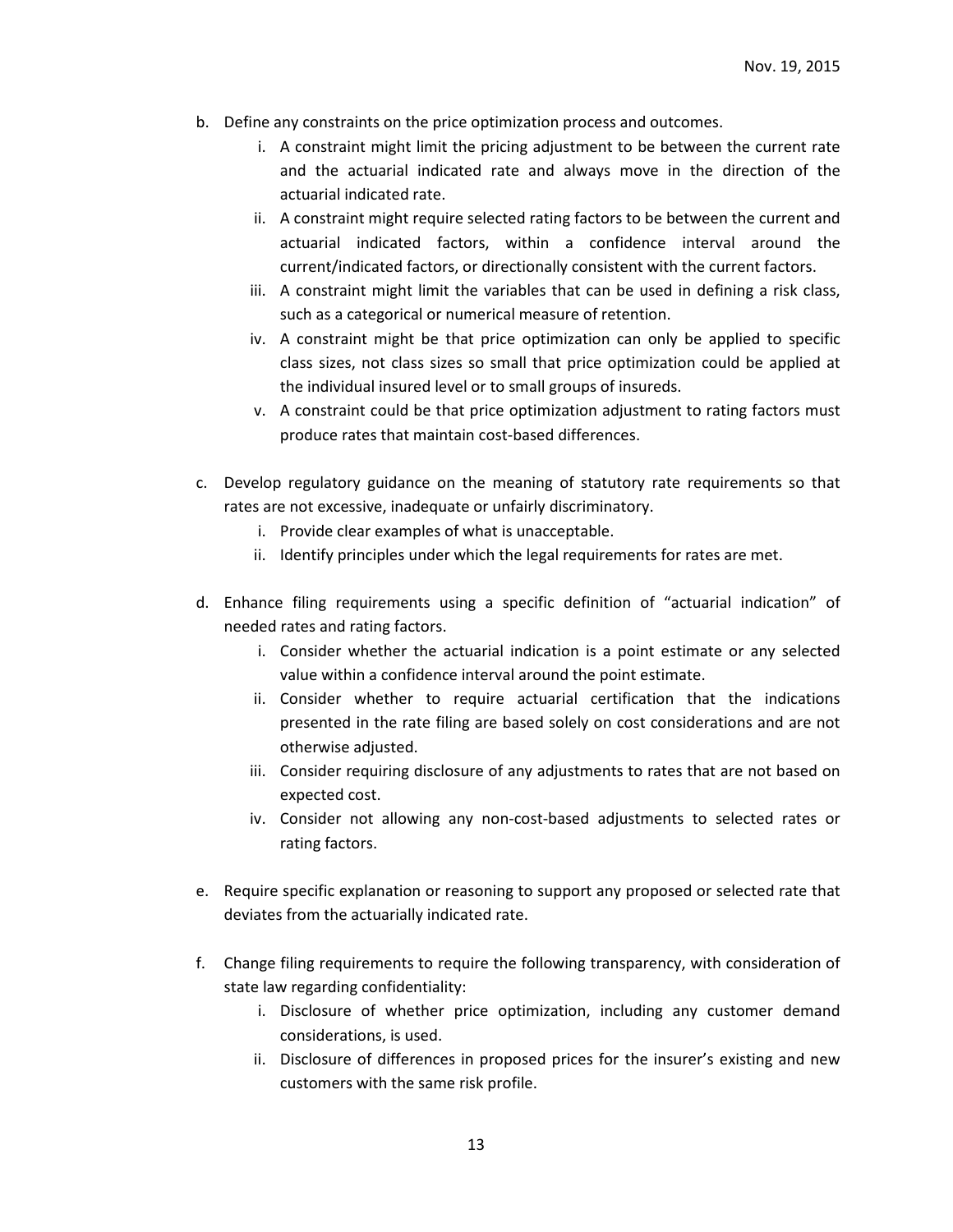- iii. Filing of a report showing the distribution of expected loss ratios under the current prices and under the proposed prices (e.g., a histogram with two series). If the distribution under proposed prices is wider compared to the distribution under current rates, then there could be additional subsidies in the proposed rates. Note that this could be affected by changes in an insurer's mix of business, etc.
- iv. Disclosure of all data sources, models and risk classifications used by an insurer to calculate a premium, whether referred to as underwriting, tier placement, rating factors, discounts, surcharges or any other term.
- v. Disclosure of which rating factor or factors are affected by price optimization, the size of the impact by rating factor and the cumulative impact of price optimization across all rating factors for existing policyholders and applicants for insurance.
- vi. Filing of a certification by an actuary that all non-cost-based considerations affecting the proposed rates and rating factors are documented in the filing. The certification would also identify the exhibits where differences are shown. A more precise definition of price optimization may be needed.
- g. Ensure that the regulatory system does the following:
	- i. Requires all rating factors be filed and all adjustments to indicated rates be disclosed.
	- ii. Maintains adequate resources for reviewing complex rate filings, including price optimization.
	- iii. Establishes regulatory practice with more in-depth review of price optimization models used in ratemaking.
		- 1. States and/or the NAIC should obtain expertise with models.
		- 2. Modeling experts should review how a particular model works and the accuracy and appropriateness of input data in order to make an informed determination regarding the statutory rate requirements.

## VII. Recommendations for Regulators

- 43. This white paper is focused on price optimization in personal lines and its impact on rates. The previous paragraphs provide the Task Force's background research and study of price optimization. Utilizing this study, the Task Force makes the following recommendations regarding rates and regulatory rate review for personal lines insurance.
- 44. The Task Force recognizes there are numerous definitions of price optimization. Companies can use the term to encompass activities that might include retention models, elasticity of demand, maximization of profit, competitive analysis, etc. The Task Force agreed not to recommend a definition of price optimization but rather, under any definition of price optimization, recommend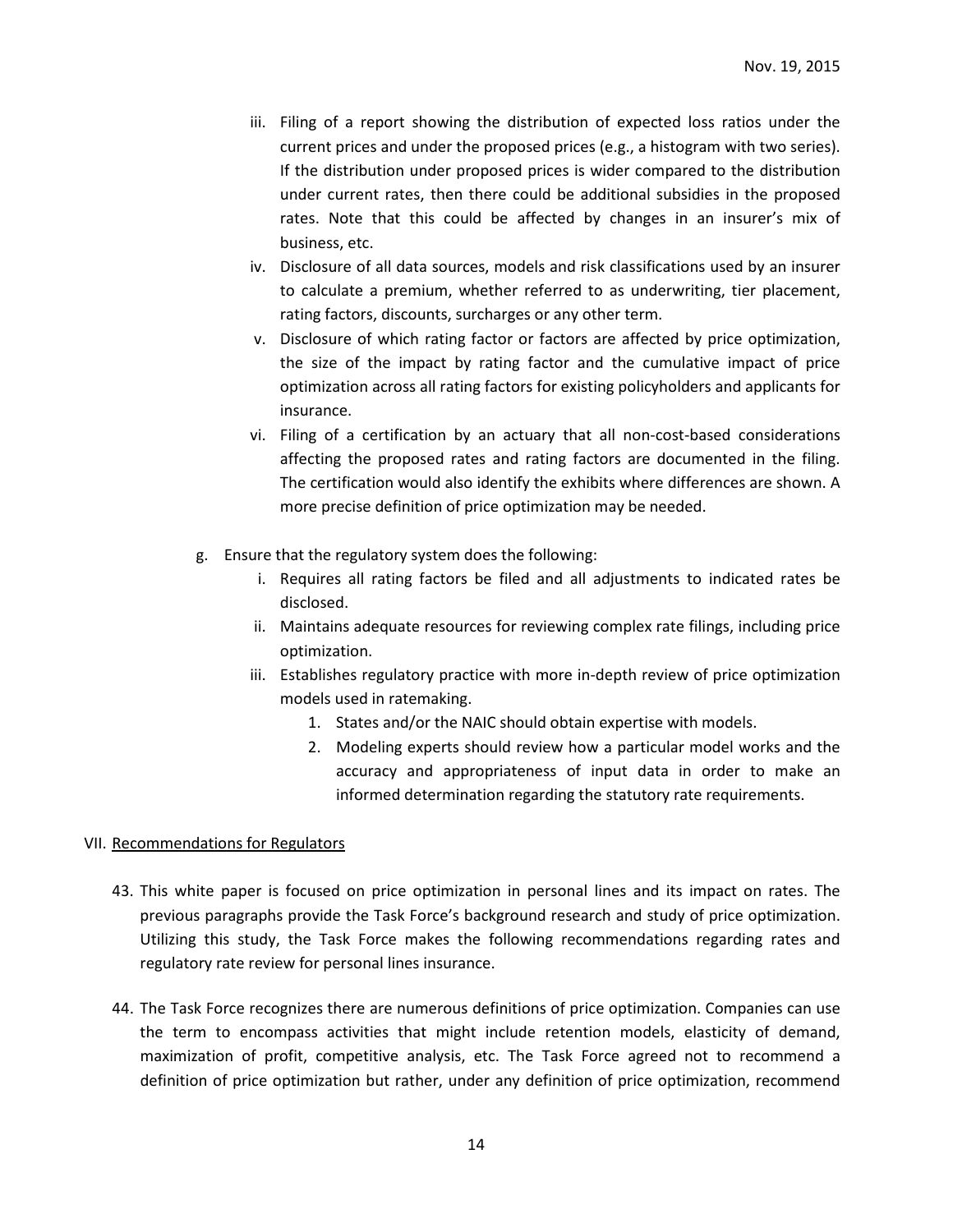that the states address the requirement in their state rating laws that "rates shall not be excessive, inadequate, or unfairly discriminatory."

- 45. The Task Force recommends that rating plans should be derived from sound actuarial analysis and be cost-based. The proposed rates developed from an actuarial analysis need to comply with state laws. They should also be consistent with the actuarial principles derived from a professional actuarial body and the actuarial standards of practice established by the Actuarial Standards Board (ASB).
- 46. The Task Force recommends that two insurance customers having the same risk profile should be charged the same premium for the same coverage. Some temporary deviations in premiums might exist between new and renewal customers with the same risk profile because of capping or premium transition rules.
- 47. The Task Force acknowledges that not all rates and rating plans that are accepted or approved strictly adhere to the actuarial indications. While actuarial indications are largely preferred over pure judgment, regulators acknowledge that the actuarial indications are only an estimate of the cost to transfer risk and that some insurer judgment will inevitably enter the rate setting process. The Task Force recommends states allow flexibility reflecting insurance loss and expense costs in the selection of rating factors. Some additional recommendations regarding the acceptance of deviations from the actuarial indications are as follows:
	- a. The Task Force recommends the selection of a proposed rate between the currently approved rate and the actuarially indicated rate be allowed if based on reasonable considerations adhering to state law and consistent with actuarial principles and Standards of Practice reflecting expected insurance loss and expense costs.
	- b. The Task Force recommends that a selected rate outside the range defined by the current and indicated rate may be acceptable provided it is disclosed, complies with state law and is shown to be consistent with actuarial ratemaking principles and Standards of Practice.
	- c. The Task Force acknowledges that capping and transitional rules can be in the public's best interest but recommends regulators consider the extent to which they will allow capping and transitional rating. Consideration should be given to the length of time over which premium changes will be limited before they reach the approved rate level, the size and reasonableness of capping's upper and lower bounds, and the extent to which capping of one rate might affect rates charged to others.
- 48. The Task Force recommends that under the requirement "rates shall not be … unfairly discriminatory," insurance rating practices that adjust the current or actuarially indicated rates or the premiums, whether included or not included in the insurer's rating plan, should not be allowed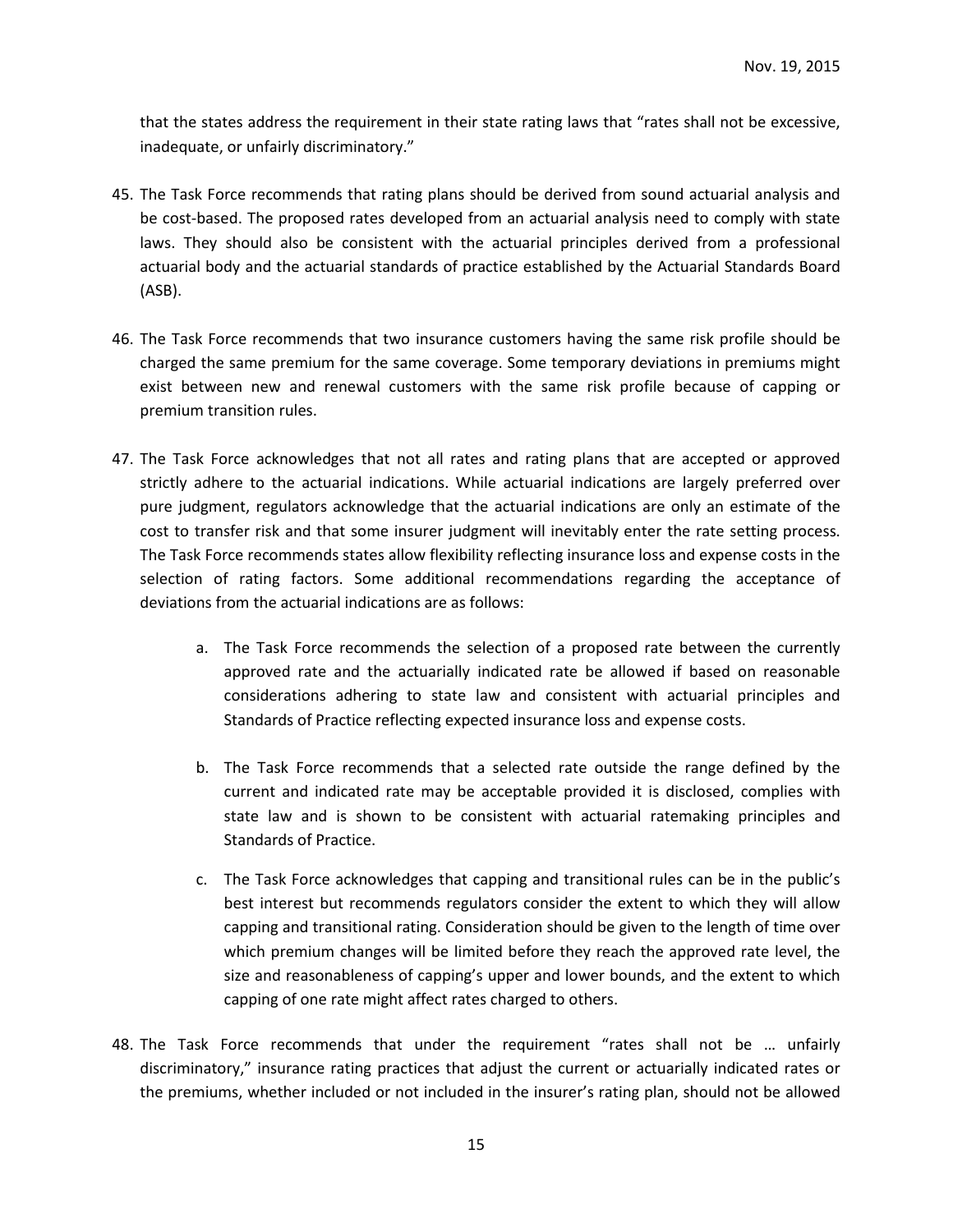when the practice cannot be shown to be cost-based or comply with the state's rating law. With due consideration as to whether practices are cost-based or in compliance with state rating law, the Task Force believes the following practices , at a minimum, are inconsistent with statutory requirements that "rates shall not be … unfairly discriminatory:"

- a. Price elasticity of demand.
- b. Propensity to shop for insurance.
- c. Retention adjustment at an individual level.
- d. A policyholder's propensity to ask questions or file complaints.
- 49. The Task Force recommends that rating plans in which insureds are grouped into homogeneous rating classes should not be so granular that resulting rating classes have little actuarial or statistical reliability. The use of sophisticated data analysis to develop finely tuned methodologies with a multiplicity of possible rating cells is not, in and of itself, a violation of rating laws as long as the rating classes and rating factors are cost-based.

#### VIII. State Considerations

- 50. With due consideration of the above recommendations, the Task Force proposes the following:
	- a. Consider issuing a bulletin to address insurers' use of methods that may result in non-cost based rates. (See Appendix B.)
	- b. Consider enhancing requirements for personal lines rate filings to improve disclosure and transparency around rates, rate indications and rate selections. (See Appendix C.)
	- c. Analyze models used by insurers in ratemaking to ensure the model adheres to state law and actuarial principles. A list of possible questions is provided to assist the regulatory analysis. (See Appendix D.)

Adopted by the Casualty Actuarial and Statistical (C) Task Force, Nov. 19, 2015. Adopted by the Property and Casualty Insurance (C) Committee, Nov. 21, 2015. Adopted by the Executive (EX) Committee and Plenary, April 6, 2016.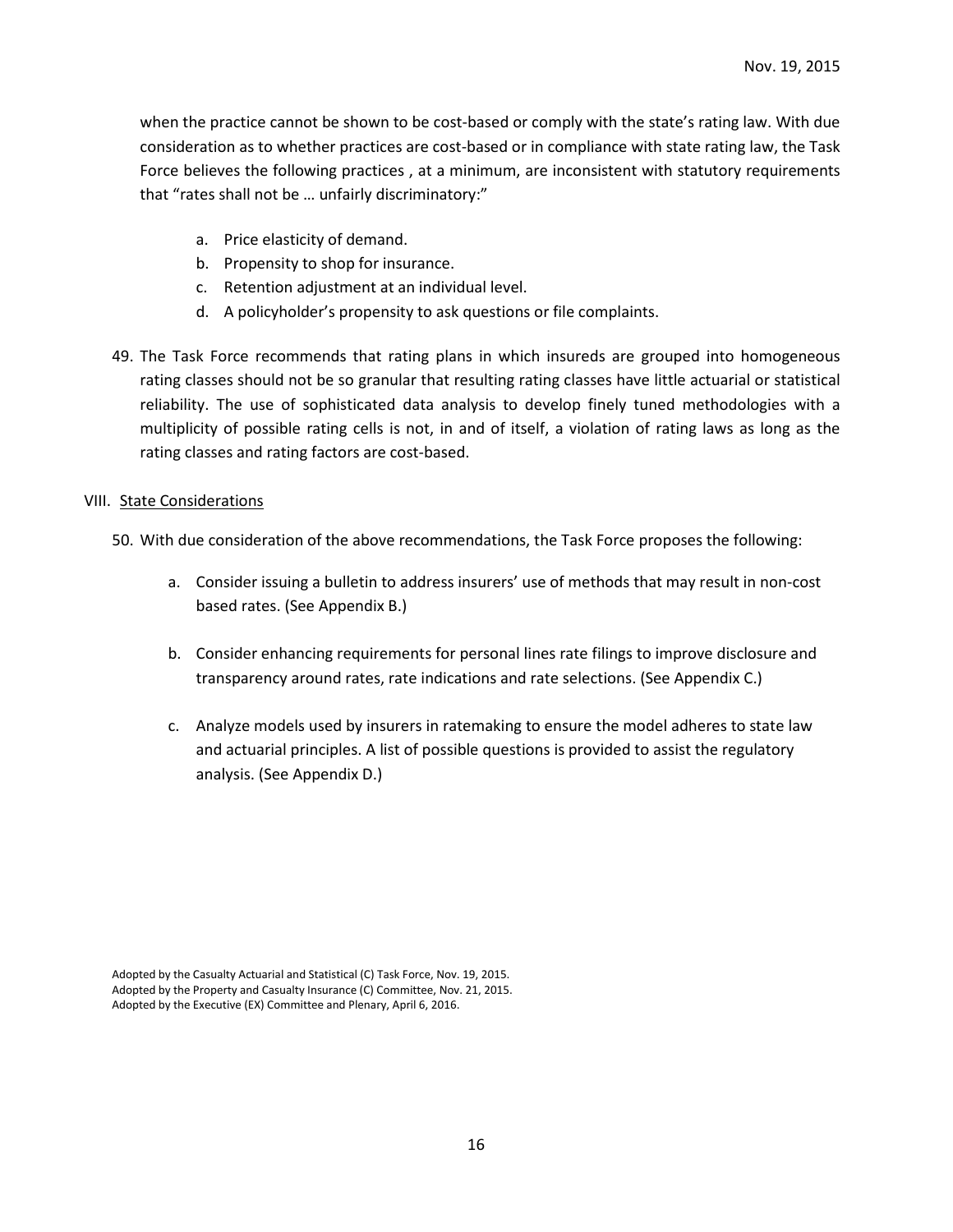#### Appendix A

#### **State Actions Taken Prior to Adoption of the White Paper**

- 1. Maryland, the first state to take explicit action against price optimization in rate setting, released Bulletin B 14-23 on Oct. 31, 2014.<sup>[37](#page-16-0)</sup> The Maryland Insurance Administration announced it determined that price optimization is a practice in which an insurer varies rates based on factors other than the risk of loss, such as the willingness of some policyholders to pay higher premiums than other policyholders, resulting in rates that are unfairly discriminatory in violation of state law. Insurers using price optimization techniques in Maryland were required to end such practices and resubmit rates compliant with the bulletin no later than Jan. 1, 2015.
- 2. In February 2015, the Ohio DOI issued Bulletin 2015-01, noting that "price optimization involves gathering and analyzing data related to numerous characteristics specific to a particular policyholder that are unrelated to risk of loss or expense."<sup>[38](#page-16-1)</sup> The bulletin says that insurer usage of the price elasticity of demand, or how much of a premium increase a particular policyholder will tolerate before switching insurers, is unrelated to risk of loss or expense. The Ohio DOI said that by its nature, price optimization can result in two insureds with similar risk profiles being charged different premiums. Insurance companies that use these price optimization techniques in Ohio were required to end the practice and resubmit rates compliant with the bulletin no later than June 30, 2015.
- 3. The California DOI issued a "Notice Regarding Unfair Discrimination in Rating Price Optimization" on Feb. 18, 2015, and generally defined price optimization as setting rates based on a willingness of an individual or group to pay more than another individual or group.<sup>[39](#page-16-2)</sup> The Notice states that any insurer currently using price optimization to adjust rates in California must cease doing so. "Any insurer that has employed price optimization to adjust its rates in the ratemaking/pricing process shall remove the effect of any such adjustments from any filing to be submitted subsequent to the date of the Notice. And any insurer that has a factor or factors based on price optimization in its rating plan shall remove the factor or factors in its next filing."
- 4. On March 18, 2015, the New York Department of Financial Services (NYDFS) sent a letter to P/C insurers and defined price optimization as the practice of varying rates based on factors other than those directly related to risk of loss—for example, setting rates or factors based on an insured's likelihood to renew a policy or on an individual's or class of individuals' perceived willingness to pay a higher premium relative to other individuals or classes. The NYDFS declared such practices as inconsistent with traditional cost-based rating approaches and said such practices could violate its law prohibiting rates to be unfairly discriminatory. The NYDFS is seeking to determine whether

 <sup>37.</sup> *[http://insurance.maryland.gov/Insurer/Documents/bulletins/bulletin-14-23-unfair-discrimination-in-rating.pdf.](http://insurance.maryland.gov/Insurer/Documents/bulletins/bulletin-14-23-unfair-discrimination-in-rating.pdf)*

<span id="page-16-2"></span><span id="page-16-1"></span><span id="page-16-0"></span><sup>38.</sup> *<https://insurance.ohio.gov/Legal/Bulletins/Documents/2015-01.pdf>*.

<sup>39.</sup> *[www.insurance.ca.gov/0250-insurers/0300-insurers/0200-bulletins/bulletin-notices-commiss-opinion/upload/PriceOptimization.pdf](http://www.insurance.ca.gov/0250-insurers/0300-insurers/0200-bulletins/bulletin-notices-commiss-opinion/upload/PriceOptimization.pdf)*.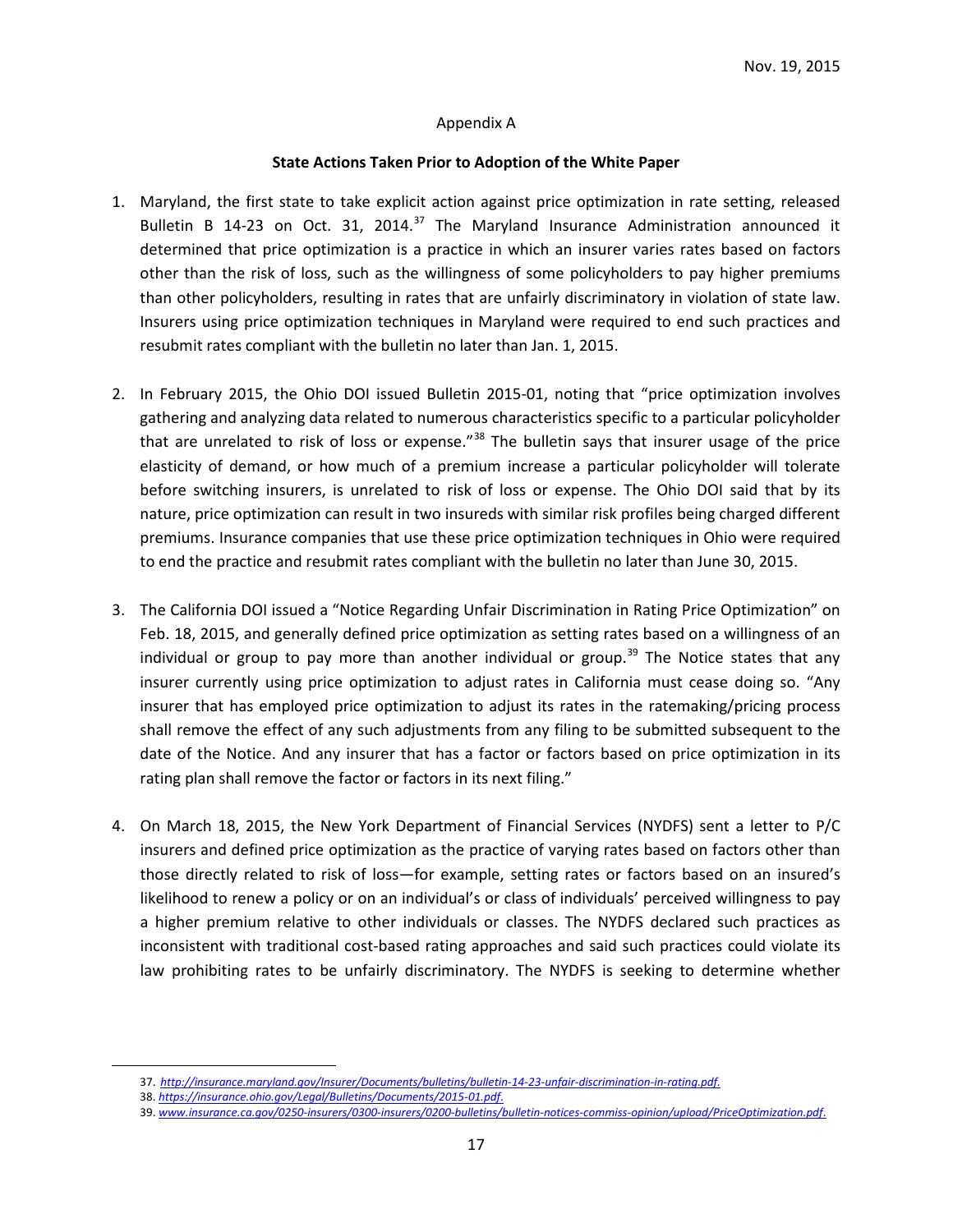insurers use price optimization in New York and has required insurers to answer its specific rating questions by April 15, 2015. $40$ 

- 5. The Florida Office of Insurance Regulation Informational Memorandum OIR-15-04M was issued May 14, 2015.<sup>[41](#page-17-1)</sup> Rates within a risk classification system would be considered fair if differences in rates reflect material differences in expected cost for risk characteristics. Price optimization involves analysis and incorporation of data not related to expected cost for risk characteristics—that is, it involves factors not related to expected loss and expense experience. The memorandum states the use of price optimization results in rates that are unfairly discriminatory and in violation of Sections 627.062 and 627.0651, Florida Statutes. Insurers that have used price optimization in the determination of the rates filed and currently in effect should submit a filing to eliminate that use. Insurers should ensure that any filings subsequent to the date of the Memorandum do not utilize price optimization in any manner.
- 6. The Vermont Department of Financial Regulation, Division of Insurance, issued Insurance Bulletin No. 186 titled Price Optimization in Personal Lines Ratemaking on June 24, 2015.<sup>[42](#page-17-2)</sup> The bulletin is applicable to all personal lines policies. Price optimization, in some of its application, involves the judgmental use of factors not specifically related to a policyholder's risk profile to adjust the policyholder's insurance premium. Unfair discrimination is considered to exist if price differentials "fail to reflect equitably the differences in expected losses and expenses" $43$  for different classes of policyholders. The bulletin states that Vermont law is clear and that both base rates and rating classes must be based on factors specifically related to an insurer's expected losses and expenses. Insurers are directed that all personal lines rate filings must disclose whether the company uses non-risk-related factors to help determine the insured's final premium.
- 7. Washington's Technical Assistance Advisory 2015-01 was issued July 9, 2015, by the state of Washington, Office of the Insurance Commissioner, on the subject of price optimization.<sup>[44](#page-17-4)</sup> The advisory states Washington law requires that premium rates for insurance not be excessive, inadequate or unfairly discriminatory. A rate is not unfairly discriminatory if it is an actuarially sound estimate of the expected value of all future costs associated with an individual risk transfer. Thus, rates must be based on cost associated with risk. Charging higher rates to certain consumers based on their willingness to look elsewhere for insurance does not reflect a genuine increased cost incurred by the insurer. To the extent that an insurer's use of price optimization results in premiums, rates or rating factors unrelated to cost and risk, it will be considered unfairly discriminatory and in violation of Washington law.

<span id="page-17-4"></span><span id="page-17-3"></span><span id="page-17-2"></span><span id="page-17-1"></span><span id="page-17-0"></span> <sup>40.</sup> *Insurance Journal*, 2015. "New York DFS Opens Inquiry Into Price Optimization," accessed at *www.insurancejournal.com/news/east/2015/03/20/361413.htm*.

<sup>41.</sup> *[www.floir.com/siteDocuments/OIR-15-04M.pdf](http://www.floir.com/siteDocuments/OIR-15-04M.pdf)*.

<sup>42.</sup> *[www.dfr.vermont.gov/reg-bul-ord/price-optimization-personal-lines-ratemaking](http://www.dfr.vermont.gov/reg-bul-ord/price-optimization-personal-lines-ratemaking)*.

<sup>43.</sup> Chapter 128 of Title 8 V.S.A.

<sup>44.</sup> *[www.insurance.wa.gov/about-oic/newsroom/news/2015/documents/TAA-PO-July2015.pdf](http://www.insurance.wa.gov/about-oic/newsroom/news/2015/documents/TAA-PO-July2015.pdf)*.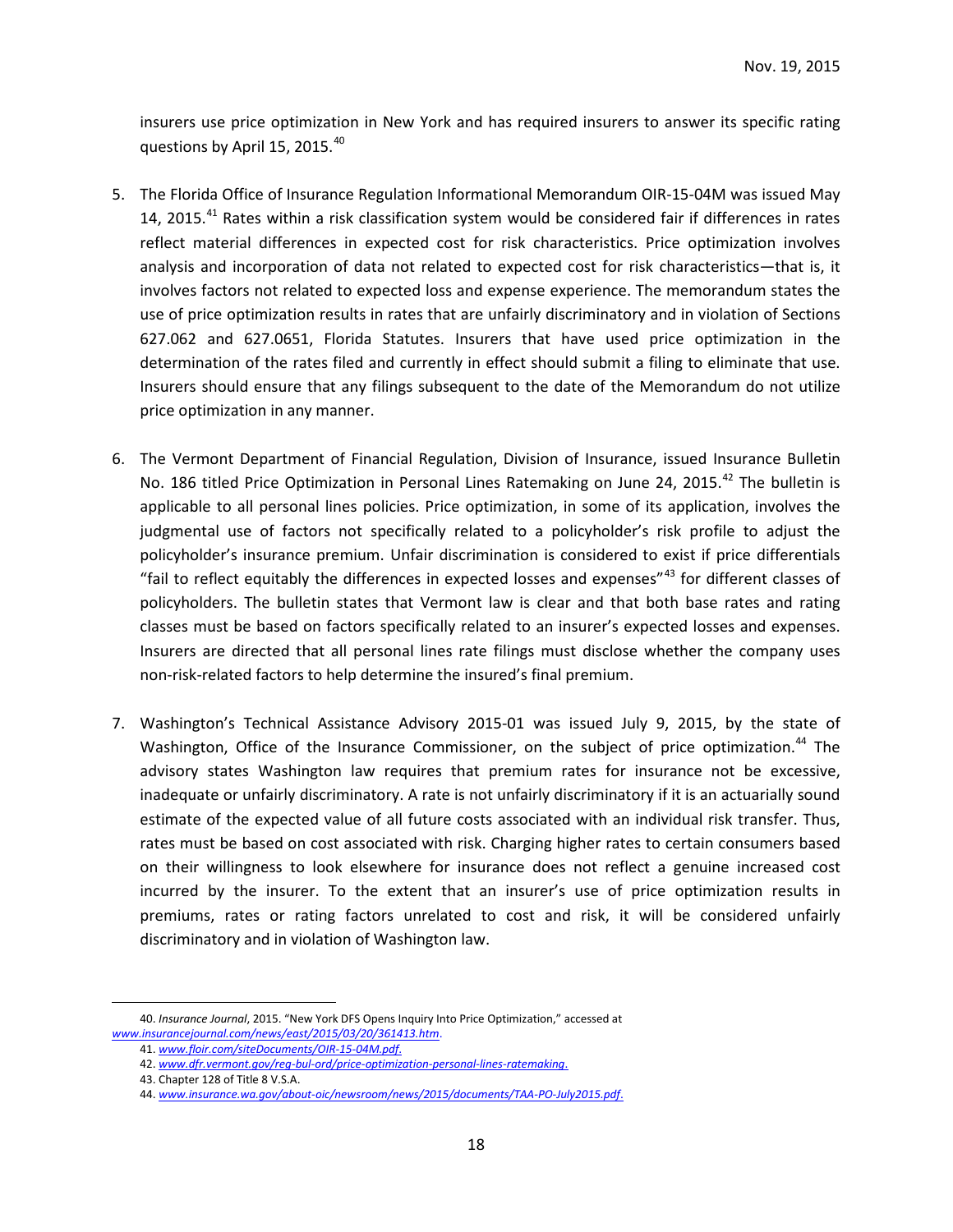- 8. The following additional states and district issued bulletins or communicated policies on price optimization:
	- a. Virginia, July 2015<sup>[45](#page-18-0)</sup>
	- b. Indiana, July 20,  $2015^{46}$  $2015^{46}$  $2015^{46}$
	- c. Pennsylvania, Aug. 22, 2015<sup>[47](#page-18-2)</sup>
	- d. Maine, Aug. 24,  $2015^{48}$  $2015^{48}$  $2015^{48}$
	- e. District of Columbia, Aug. 25, 2015<sup>[49](#page-18-4)</sup>
	- f. Montana, Sept. 12, 2015 $^{50}$  $^{50}$  $^{50}$
	- g. Rhode Island, Sept.  $18$ , 2015 $^{51}$  $^{51}$  $^{51}$
	- h. Delaware, Oct.  $1, 2015^{52}$  $1, 2015^{52}$  $1, 2015^{52}$
	- i. Minnesota, Nov.  $16, 2015^{53}$  $16, 2015^{53}$  $16, 2015^{53}$

<span id="page-18-0"></span> <sup>45.</sup> [https://www.scc.virginia.gov/boi/co/pc/files/pc\\_handbook.pdf.](https://www.scc.virginia.gov/boi/co/pc/files/pc_handbook.pdf)

<span id="page-18-1"></span><sup>46</sup>. www.in.gov/idoi/files/Bulletin\_219.pdf.

<span id="page-18-2"></span><sup>47</sup>. www.pabulletin.com/secure/data/vol45/45-34/1559.html.

<span id="page-18-3"></span><sup>48</sup>. www.maine.gov/pfr/insurance/bulletins/pdf/405.pdf.

<span id="page-18-4"></span><sup>49</sup>[. http://disb.dc.gov/node/1107816.](http://disb.dc.gov/node/1107816)

<span id="page-18-5"></span><sup>50</sup>[. http://csimt.gov/wp-content/uploads/PriceOptMemo\\_091215.pdf.](http://csimt.gov/wp-content/uploads/PriceOptMemo_091215.pdf)

<span id="page-18-6"></span><sup>51</sup>. www.dbr.state.ri.us/documents/news/insurance/InsuranceBulletin2015-8.pdf.

<span id="page-18-7"></span><sup>52</sup>[. http://delawareinsurance.gov/departments/documents/bulletins/domestic-foreign-insurers-bulletin-no78.pdf?updated.](http://delawareinsurance.gov/departments/documents/bulletins/domestic-foreign-insurers-bulletin-no78.pdf?updated)

<span id="page-18-8"></span><sup>53</sup>[. http://mn.gov/commerce-stat/pdfs/insurance-bulletin-price-optimization.pdf.](http://mn.gov/commerce-stat/pdfs/insurance-bulletin-price-optimization.pdf)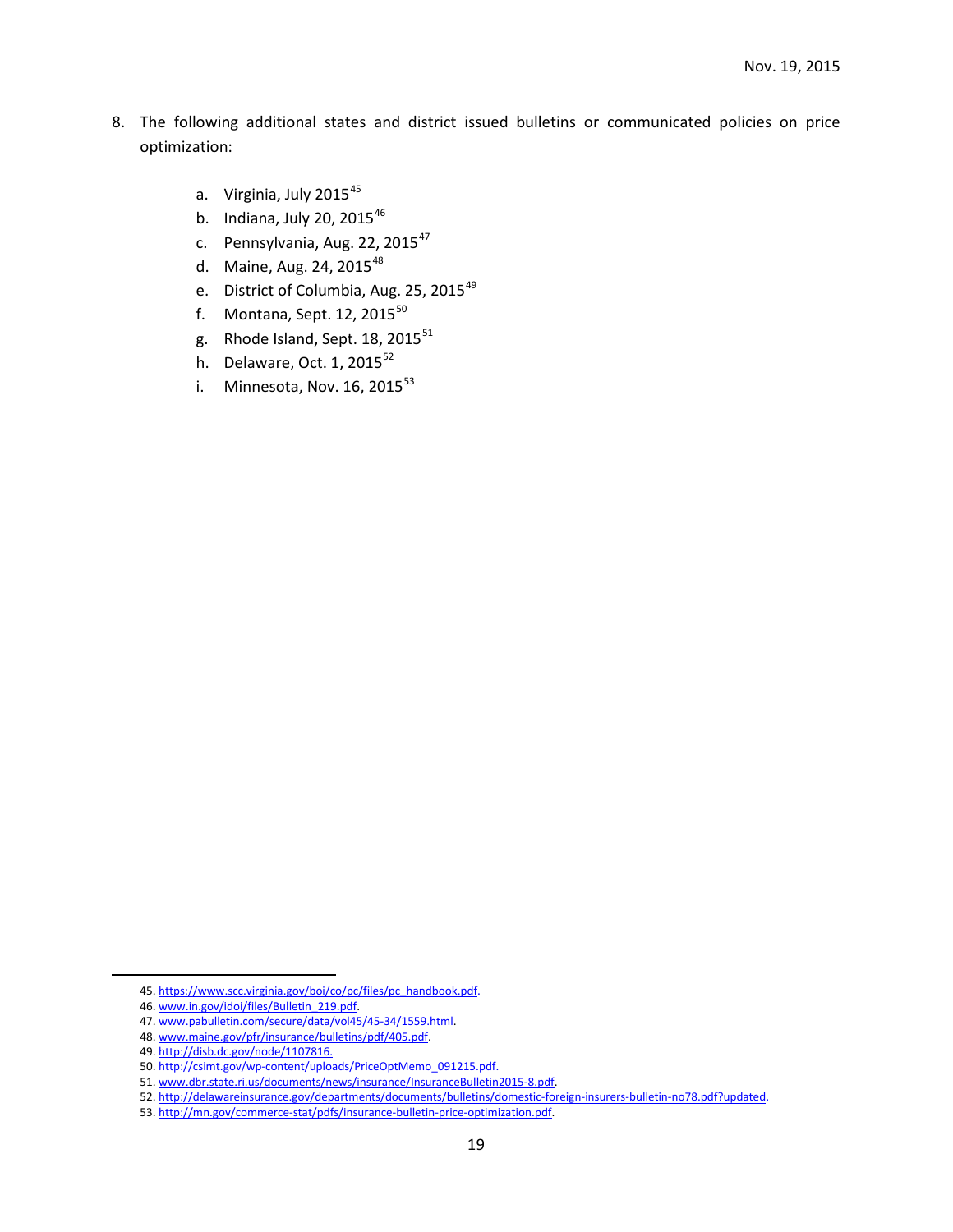#### Appendix B

#### **Potential State Bulletin**

**INSURANCE BULLETIN XXX** DATE

## PRICE OPTIMIZATION In Personal Lines Ratemaking

This bulletin is applicable to all property and casualty insurers issuing personal lines policies in [STATE].

While there is no universally accepted definition of price optimization, the practice, in some of its applications, involves the use of factors not specifically related to an insured's expected losses and expenses but are used to help determine or to adjust an insured's premium. An example would be using an individual policyholder's response to previous premium increases to determine how much of a premium increase the policyholder will tolerate at renewal before switching to a different insurer. This practice can result in two policyholders receiving different premium increases even though they have the same loss history and risk profile. It can also result in premiums that are excessive or inadequate.

Property and casualty insurers doing business in [STATE] are reminded that all ratemaking must conform to the statutory requirements contained in [STATUTE(S)]. Rates must not be "… excessive, inadequate or unfairly discriminatory …" A rate will be considered unfairly discriminatory if price differentials fail to reflect equitably the differences in expected losses and expenses for different classes of policyholders. Both base rates and rating classes must be based on policyholder characteristics specifically related to an insurer's expected losses, expenses or policyholders' risk. While insurers may employ actuarial judgment in setting their rates, judgmental adjustments to a rate may not be based on non-risk-related policyholder characteristics such as an individual's "price elasticity of demand," which seek to predict how much of a price increase an individual policyholder will tolerate before switching to a different insurer.

The following practices are inconsistent with statutory requirements that "rates not be … unfairly discriminatory":

- a. Price elasticity of demand.
- b. Propensity to shop for insurance.
- c. Retention adjustment at an individual level.
- d. A policyholder's propensity to ask questions or file complaints.

The Department of Insurance (DOI) does not intend this bulletin to prohibit or restrict such practices as capping or transitional pricing when applied on a group basis. Insurers should group individual policyholders into justifiable, supportable, risk-based classifications and treat similarly situated policyholders the same with respect to insurance pricing. Likewise, the use of sophisticated data analysis to develop finely tuned methodologies with a multiplicity of possible rating cells is not, in and of itself, necessarily a violation of rating laws as long as the classifications are based strictly on expected losses, expenses or other justifiable, supportable risk characteristics.

*[Drafting note: States will need to consider whether the bulletin should also apply to commercial lines policies and adjust the bulletin accordingly.]*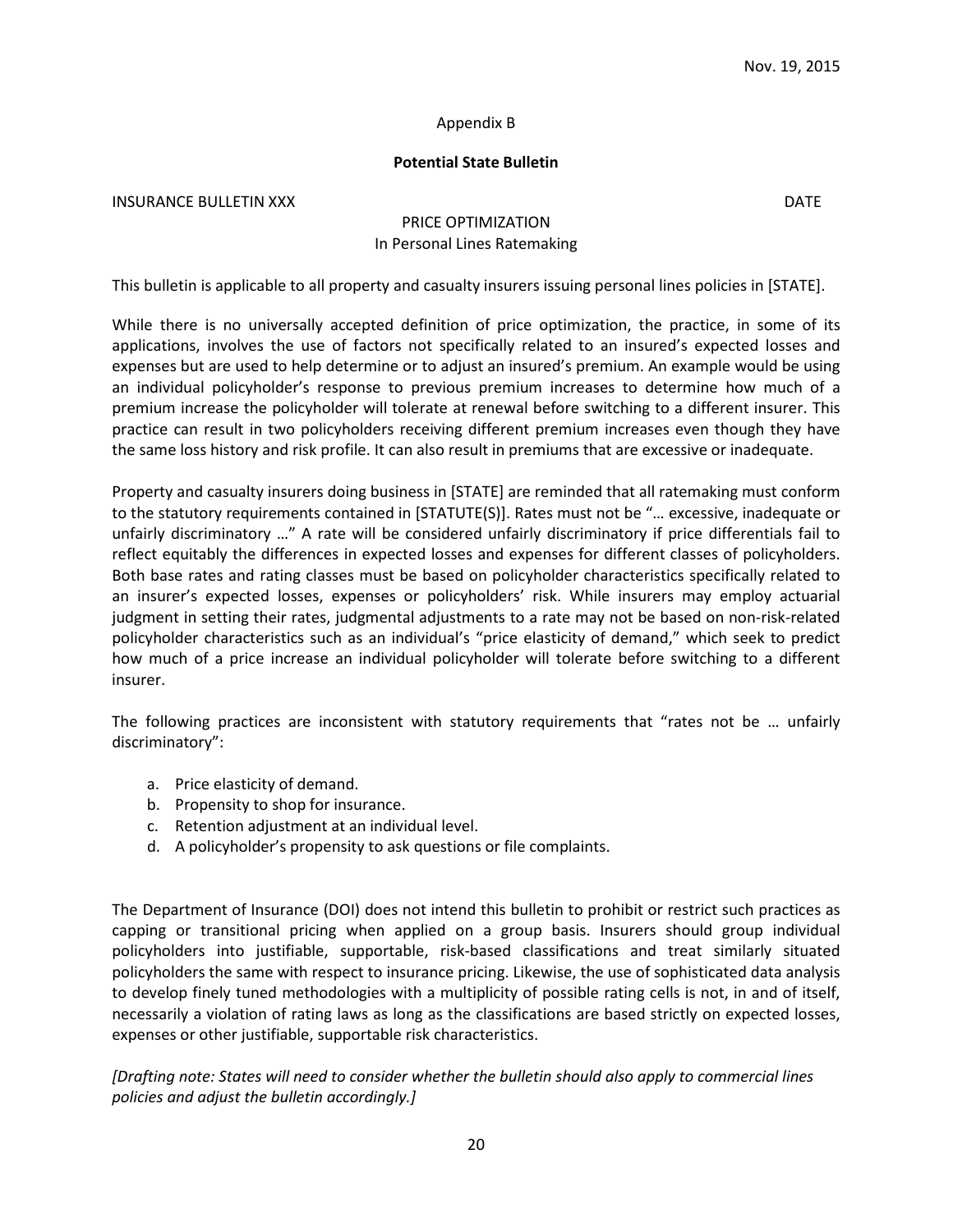#### Appendix C

#### **Potential Requirements for Rate Filings**

- 1. The insurer should disclose the current, risk-based indicated (see #2 for definition) and the selected rating factor, rate or premium adjustments.
- 2. The risk-based indicated charge should be actuarially justified as the measurement of the cost to transfer risk from the insured to the insurer. Actuarial judgment [see 14.b for definition) to evaluate that transfer cost can be included.
- 3. The insurer must adequately explain any deviation from the actuarial indication to the selected change for each rating characteristic.
- 4. The insurer should disclose and adequately explain any capping rule and the plan to transition toward the indicated charge over time. Beyond the overall effect of capping or transition rules, the insurer should disclose and justify, in detail, any differences between new business and existing business pricing.
- 5. The insurer should disclose all data, sources and models used in ratemaking. In particular, the insurer should disclose use of customer elasticity of demand or demand models in the selection of rates. The insurer should disclose constraints used in the selection of rates. States should consider the proprietary nature of such information and grant confidentiality as appropriate and allowed under state law.
- 6. For any deviations around the actuarial indication, insurers should evaluate credibility of the actuarial indication and make appropriate actuarial assumptions. When rating classes are so granular that there is limited credibility, regulators should consider whether to allow such a rating plan.
- 7. Some states might decide to require an attestation of the proposed rates in a rate filing. Potential attestation could include:
	- a. Attestation that proposed rates are within a reasonable range of cost-based indications.
	- b. Attestation that actuarial indications are cost-based, which would inform regulators that any deviations from actuarial indications should be evaluated according to the law.
	- c. Attestation that actuarial indications are based on a sound actuarial methodology.
- 8. The insurer should provide a disruption report that shows the distribution of proposed policyholder premium changes (percentage change) when the existing book of business is renewed under the proposed rating plan.

*Note: States should consider the proprietary nature of each requirement and grant confidentiality as appropriate and if allowed under state law.*